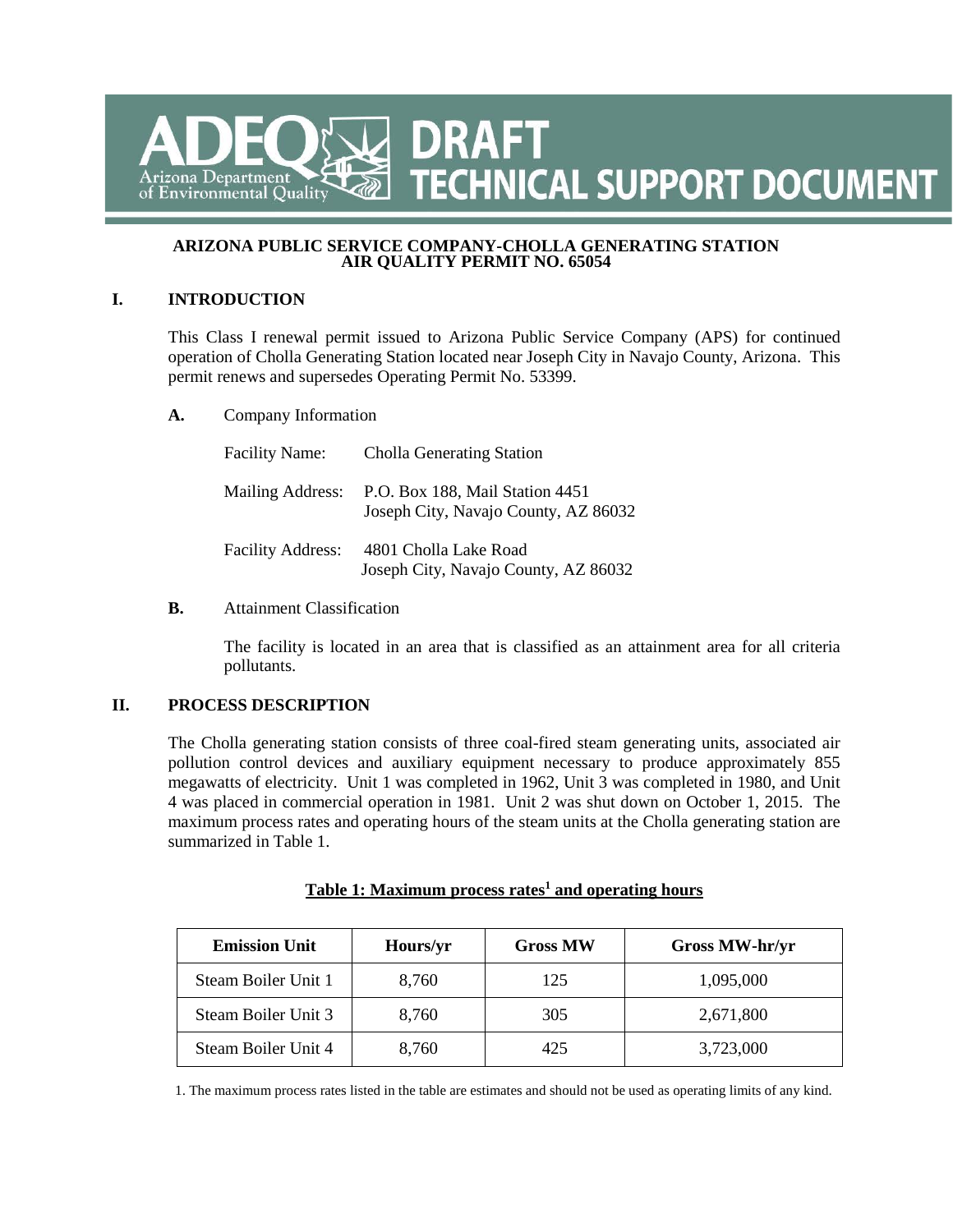

### **A.** Process Description

Cholla generating station is a Steam Electric Station, Standard Industrial Code (SIC) 4911 Electric Generation, consisting of three units (Units 1, 3, and 4) which are coal-fired steam boilers with Source Classification Code (SCC) #1-01-002-26. Pulverized coal is tangentially fired into the dry bottom furnace of each unit. Separated over-fire air is applied to Unit 1. Separated and closed coupled over-fired air (OFA) is applied to Units 3 and 4.

Coal for the facility is supplied by the Lee Ranch and El Segundo mines near Grants, New Mexico. The coal is transported to the Cholla generating station via trains and unloaded at a "coal handling" facility which includes a Coal Preparation Plant that directs coal to the three units and a main coal pile. Two track feeders systems, "old" and "new", are used to unload coal directly to any of the three units, the main coal pile or any combination thereof. The main coal pile contains approximately a 45 day supply of coal. Coal unloaded at the coal handling facility is released through the bottom of the train rail cars to one of two large grates known as grizzlies. The coal collected below the grizzly at the old track feeders is loaded to a coal conveying belt which travels to coal crusher tower #1 where, the coal can be crushed and directed to the Unit 1 silos or to coal crusher tower #2 where it can be conveyed to the silos for Units 3 or 4. The coal collected below the grizzly at the new track feeders is loaded to a coal conveying belt which travels to coal crusher tower #2. The crusher tower reduces the size of the coal before transporting the coal to Unit 1 (via crusher tower #1) or to the transfer tower #2 which sends it to the main pile or sends the coal to Units 3, and 4 via the transition tower. Reclaim off of the bottom of the main pile goes to transfer tower #2 (via crusher tower #2) and is transported to Units 1, 3, and 4. The crusher/transfer towers coal conveyor belts feed the top of coal silos of each steam boiler unit silos.

All unit silos feed coal gravitationally to feeders which supply each pulverizer where the coal is ground to the consistency of talcum-powder before firing in the furnace. There are three Emergency diesel generators for purposes of safely shutting a Unit down in a loss of off-site power situation.

All three units at the Cholla generating station combust bituminous/sub-bituminous coal to heat high purity water to create super-heated steam which is used as the thermodynamic medium that drives the turbines/generators to produce electricity.

Unit 1 uses natural gas as the warm-up/ stabilization fuel and Units 3 and 4 use diesel fuel #2. All warm-up/ stabilization fuels are fired less than one percent of total unit operating time. Historical operating data indicate this to be approximately 0.7 percent of total heat input on Unit 1 and approximately 0.3 percent on Units 3 and 4.

Condenser cooling for Unit 1 is provided by Cholla Reservoir, while Unit 3 and 4 have mechanical draft cooling towers with Unit 3 receiving make-up water from the reservoir and Unit 4 mainly from the well field and from the reservoir as an alternate source.

Unit 4 has a used oil burning system which injects on-spec used oil and/or used oil fuel into the furnace for energy recovery purposes, and is co-fired with coal. The total heat input from this activity is typically less than 0.1 percent of total heat input to Unit 4 on an annual basis. Diesel fuel is used in the emergency generators located at Units 2 through 4.

### **B.** Coal Supply

The facility typically burns 2.5 to 3.0 million tons of coal annually or about 70% of the total potential burn rate of approximately 4.2 million tons.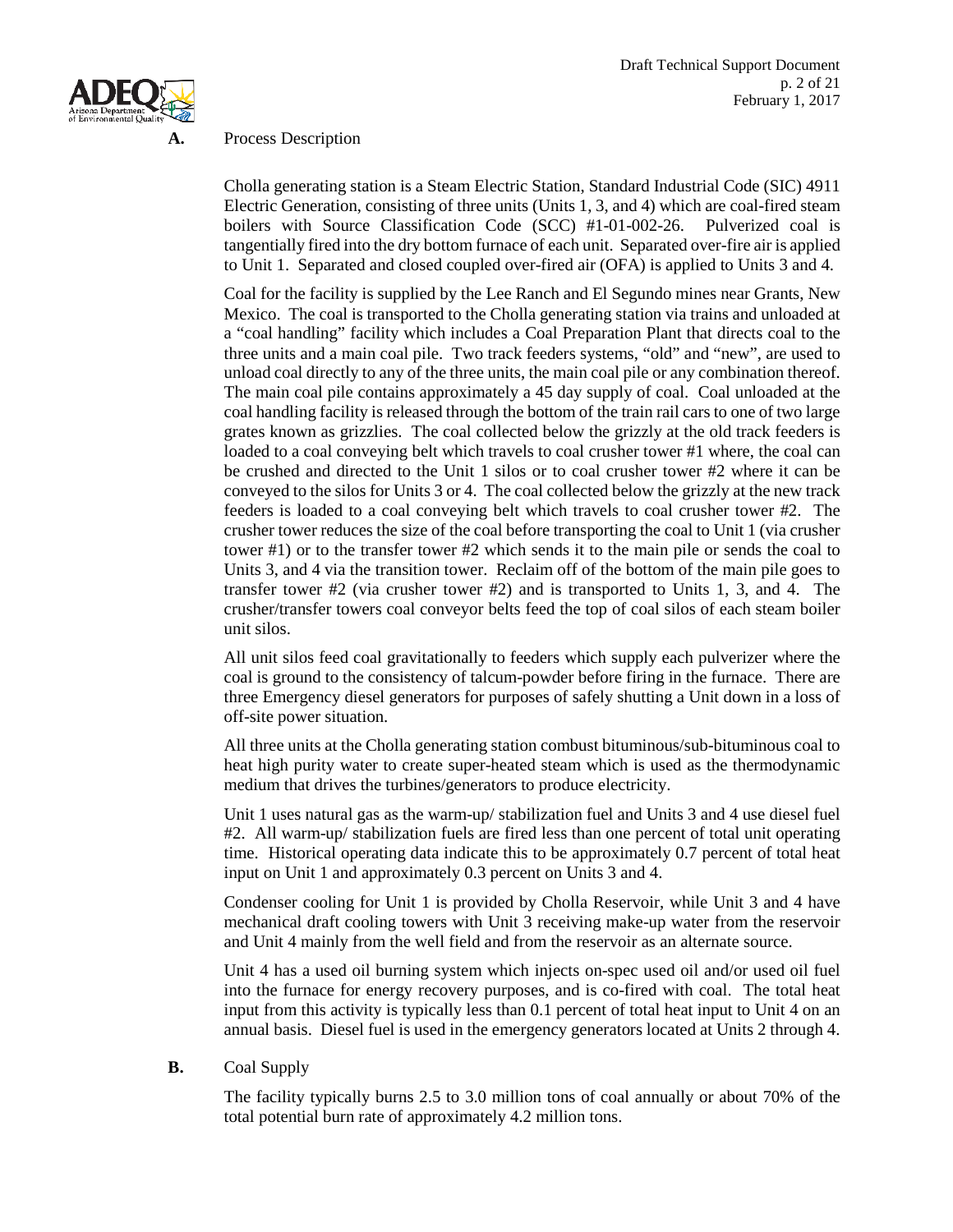

### **Table-2: Coal Characteristics**

| <b>Coal Data</b>         | Lee Ranch/<br>El Segundo |
|--------------------------|--------------------------|
| Sulfur                   | 1.01%                    |
| Btu/lb                   | 9,154                    |
| $SO2$ in coal (lb/MMBtu) | 2.21                     |
| Ash                      | 17.30%                   |
| Moisture                 | 15.50%                   |

### **C.** Air Pollution Control Equipment

Cholla generating station utilizes fabric filters at Units 1, 3 and 4. For sulfur dioxide emissions removal, Unit 1 utilizes a tray tower absorber with lime reagent and Units 3 & 4 use sulfur dioxide spray tower absorbers with lime reagent. All units are retrofitted with low-NO<sub>x</sub> burners and over-fire air system to control  $NO<sub>x</sub>$  emissions.

| <b>Equipment</b>          | PM                                                          | $SO_{x}$                                                                       | NO <sub>x</sub>   |
|---------------------------|-------------------------------------------------------------|--------------------------------------------------------------------------------|-------------------|
| Unit 1                    | <b>Baghouse</b>                                             | 2 tray tower absorbers with<br>lime reagent; $90\%$ SO <sub>2</sub><br>removal | Low $NOx$ burners |
| Unit 3                    | Baghouse                                                    | SO2 Spray Tower Absorber                                                       | Low $NOx$ burners |
| Unit 4                    | <b>Baghouse</b>                                             | SO2 Spray Tower Absorber                                                       | Low $NOx$ burners |
| Fly ash Silo              | <b>Baghouse</b>                                             | N/A                                                                            | N/A               |
| Lime Silo                 | <b>Baghouse</b>                                             | N/A                                                                            | N/A               |
| Lime Slaker<br>Vent       | Wet scrubber                                                | N/A                                                                            | N/A               |
| Coal Handling<br>Facility | Baghouse or wetting<br>systems with chemical<br>suppressant | N/A                                                                            | N/A               |

### **Table 3: Current Air Pollution Controls**

### **III. EMISSIONS**

As described in Section I, the Cholla operation burns fossil fuel to produce electricity. The fossil fuel combustion results in emissions of a number of criteria air pollutants which mainly include particulate matter (PM)/particulate matter with an aerodynamic diameter less than or equal to a nominal 10 micrometers (PM<sub>10</sub>), sulfur dioxide (SO<sub>2</sub>), nitrogen oxides (NO<sub>x</sub>), carbon monoxide (CO), and volatile organic compound (VOC). Table 4 summarizes potential to emit (PTE) of criteria air pollutants and hazardous air pollutants. For detailed emissions calculations refer to the permit application.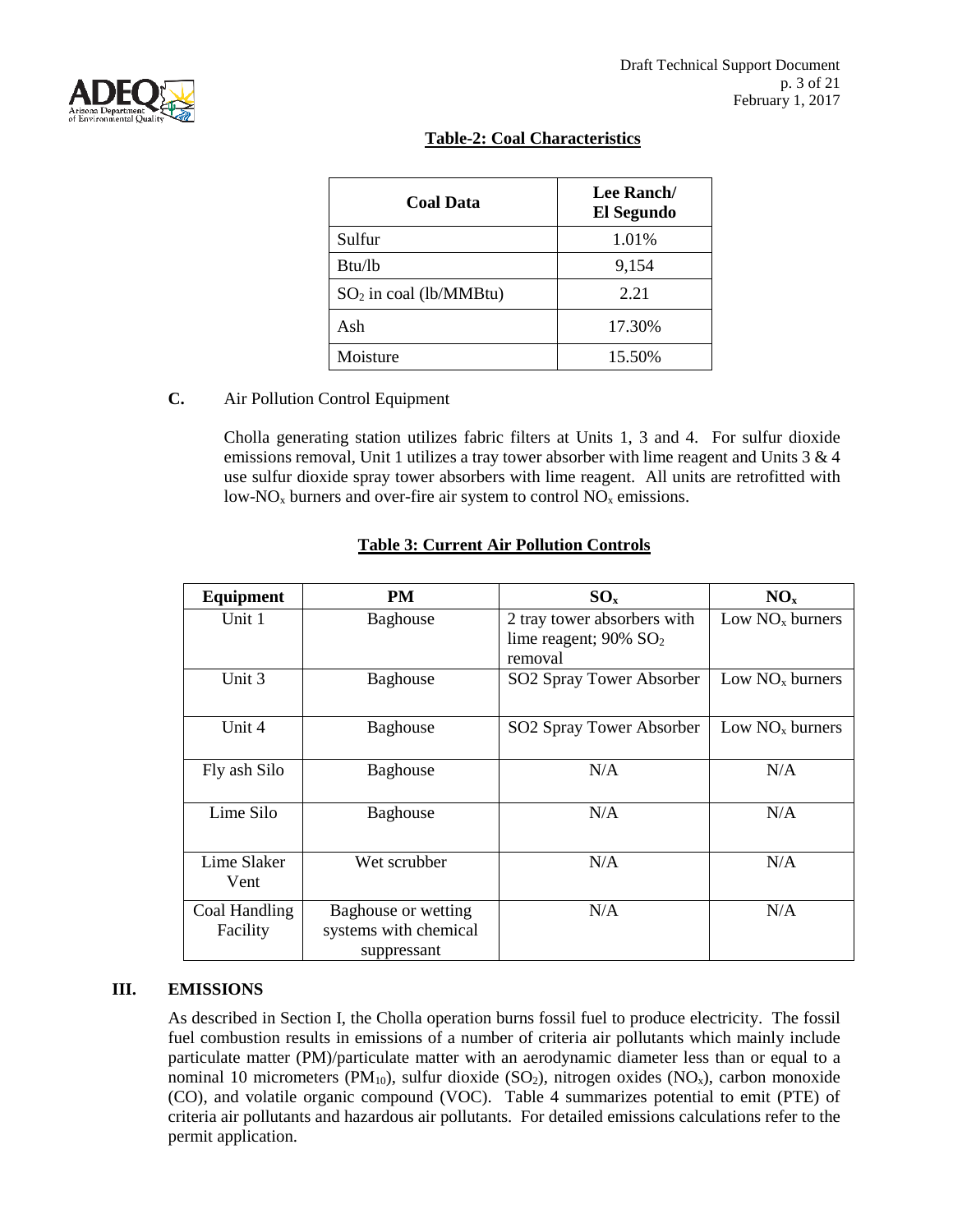

# **Table 4: Potential Emissions**

| <b>Pollutant</b>  | Emissions (tons per year) |
|-------------------|---------------------------|
| PM                | 1249.64                   |
| $PM_{10}$         | 1249.64                   |
| PM <sub>2.5</sub> | 53                        |
| NO <sub>x</sub>   | 14,834.71                 |
| CO                | 1,047.71                  |
| SO <sub>2</sub>   | 5,562.82                  |
| <b>VOC</b>        | 2.76                      |
| <b>H2SO4</b>      | 6.44                      |
| <b>HAPs</b>       | 23.74                     |

# **IV. APPLICABLE REGULATIONS**

APS-Cholla has identified all applicable regulations that apply to its facility in Attachment A of the permit application. The permit is a renewal of the Title V Permit No. 55399 and incorporates all regulations that were determined applicable in that permit.

| Unit                      | Year of<br>Manufacture/ | <b>Control</b><br><b>Device</b> | Rule                            | <b>Discussion</b>             |
|---------------------------|-------------------------|---------------------------------|---------------------------------|-------------------------------|
|                           | <b>Installation</b>     |                                 |                                 |                               |
| Steam Boiler Unit 1       | 1961                    | Baghouse,                       | A.A. C. R 18-2-703              | Unit 1 was installed in 1961  |
|                           |                         | Two tray                        | <b>NESHAP Subpart UUUUU</b>     | and is subject to A.A.C. R18- |
|                           |                         | absorber with                   |                                 | 2-703. NSPS Subpart D is not  |
|                           |                         | lime reagent,                   |                                 | applicable since this was     |
|                           |                         | and Low $NOx$                   |                                 | installed before the          |
|                           |                         | <b>Burners</b>                  |                                 | applicability year of 1971.   |
| Steam Boiler Unit 3 and   | 1975 and                | Baghouse,                       | 40 CFR Subpart D,               | New Source Performance        |
| Unit 4                    | 1978                    | $SO2$ spray                     | 40 CFR 63- NESHAP Subpart       | Standards, Subpart D,         |
|                           |                         | tower                           | UUUUU, and                      | NESHAP Subpart UUUUU,         |
|                           |                         | absorber, and                   | <b>Regional Haze Visibility</b> | and Regional Haze-40 CFR      |
|                           |                         | Low $NOx$                       | Protection, 40 CFR 52.145       | 52.145 are applicable to Unit |
|                           |                         | <b>Burners</b>                  |                                 | 3 and Unit 4 Steam Boiler.    |
| Sorbent Injection System, |                         | None                            | A.A. C. R 18-2-702.B.3 & C      | is<br>A.A.C. R<br>18-2-730    |
| Cooling Towers $3 & 4$ ,  |                         |                                 | A.A. C. R 18-2-730              | applicable to<br>unclassified |
|                           |                         |                                 |                                 | sources.                      |
|                           |                         |                                 |                                 |                               |
|                           |                         |                                 |                                 |                               |

# **Table 5: Verification of Applicable Regulations**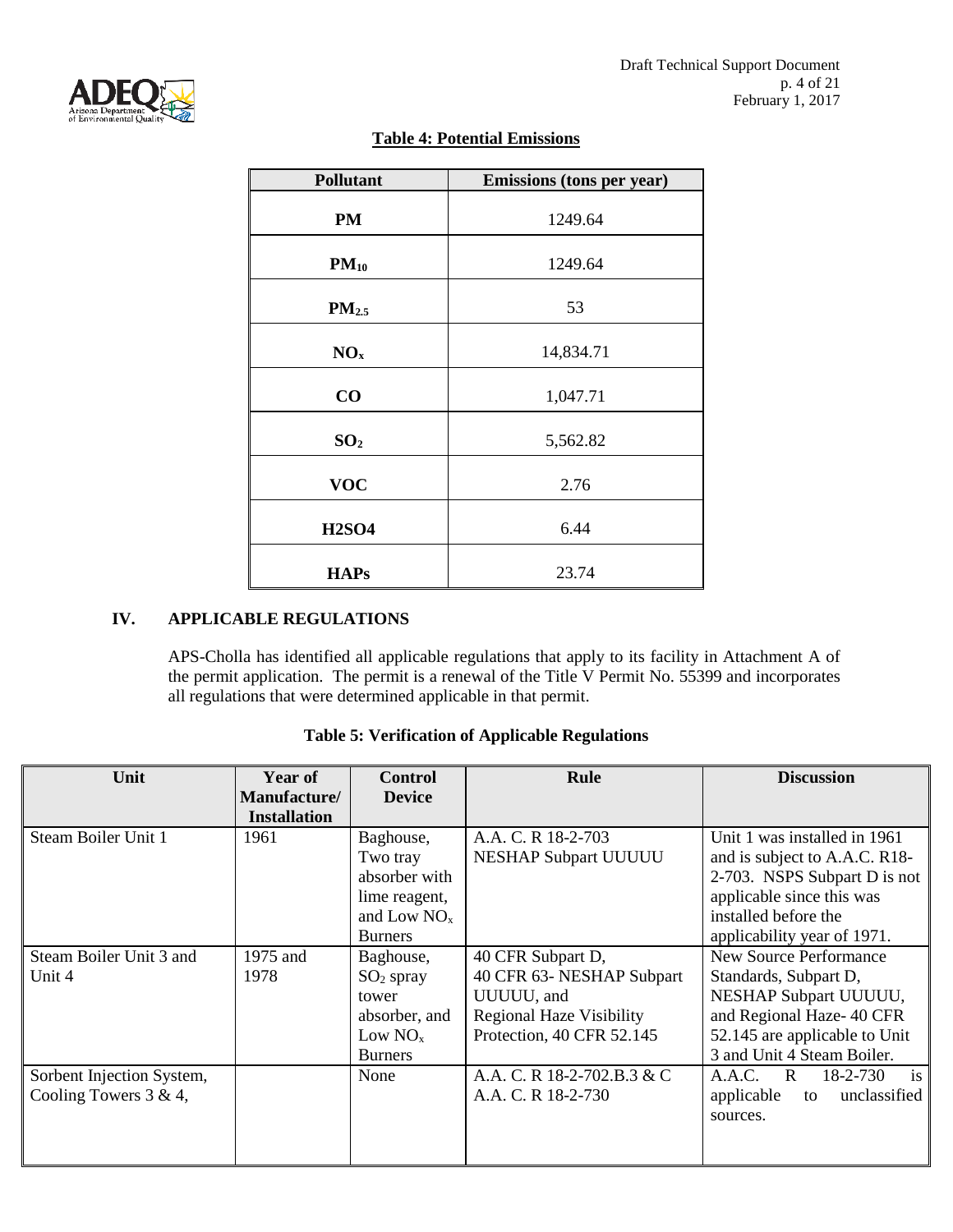

| Unit                                  | <b>Year of</b>                      | <b>Control</b>                                                                    | Rule                                                                      | <b>Discussion</b>                                                                                                                                                                              |
|---------------------------------------|-------------------------------------|-----------------------------------------------------------------------------------|---------------------------------------------------------------------------|------------------------------------------------------------------------------------------------------------------------------------------------------------------------------------------------|
|                                       | Manufacture/<br><b>Installation</b> | <b>Device</b>                                                                     |                                                                           |                                                                                                                                                                                                |
| Fly Ash Handling, and Lime            |                                     | Wet Scrubber                                                                      | A.A. C. R 18-2-702.B.3 & C                                                | A.A.C.<br>18-2-730<br>$\mathbf{R}$<br>is                                                                                                                                                       |
| Handling & Slaking                    |                                     | and Baghouse                                                                      | A.A. C. R 18-2-730                                                        | applicable<br>unclassified<br>to<br>sources.                                                                                                                                                   |
| <b>Internal Combustion</b><br>Engines | 1974, 1975,<br>and 1978             | None                                                                              | A.A. C. R 18-2-719<br><b>NESHAP Subpart ZZZZ</b>                          | All emergency ICEs are<br>subject to A.A.C. R18-2-719<br>(Standards of Performance for<br>the Existing Stationary<br>Rotating Machinery).<br>These are also subject to<br>NESHAP Subpart ZZZZ. |
| <b>Coal Preparation Plant</b>         |                                     | Baghouse or<br>wetting<br>systems with<br>chemical<br>suppressant                 | A.A. C. R 18-2-702.B.3 & C<br>A.A. C. R 18-2-716<br><b>NSPS Subpart Y</b> | State regulation apply to the<br>coal preparation plant that was<br>operational prior to<br>applicability date of October<br>27, 1974. For newer system,<br>NSPS Subpart Y is applicable.      |
| Fugitive dust sources                 |                                     | <b>Water Trucks</b><br>Dust<br>Suppressants                                       | A.A.C. R18-2 Article 6<br>A.A.C. R18-2-702                                | These standards are applicable<br>to all fugitive dust sources at<br>the facility.                                                                                                             |
| <b>Abrasive Blasting</b>              |                                     | Wet blasting;<br>Dust<br>collecting<br>equipment;<br>Other<br>approved<br>methods | A.A.C. R-18-2-702<br>A.A.C. R-18-2-726                                    | These standards are applicable<br>abrasive<br>blasting<br>to<br>any<br>operation.                                                                                                              |
| <b>Spray Painting</b>                 |                                     | Enclosures                                                                        | A.A.C. R18-2-702<br>A.A.C. R-18-2-727                                     | This standard is applicable to<br>any spray painting operation.                                                                                                                                |
| Demolition/renovation<br>operations   |                                     | N/A                                                                               | A.A.C. R18-2-1101.A.8                                                     | This standard is applicable to<br>asbestos<br>related<br>any<br>demolition<br>renovation<br><b>or</b><br>operations.                                                                           |
| Mobile sources                        |                                     | None                                                                              | A.A.C. R18-2-801                                                          | These are applicable to off-<br>road mobile sources, which<br>either move while emitting air<br>pollutants or are frequently<br>moved during the course of<br>their utilization.               |

# **V. COMPLIANCE HISTORY**

Inspections are being conducted on this source to ensure compliance with the permit. No cases or violations have been developed as a result of inspections.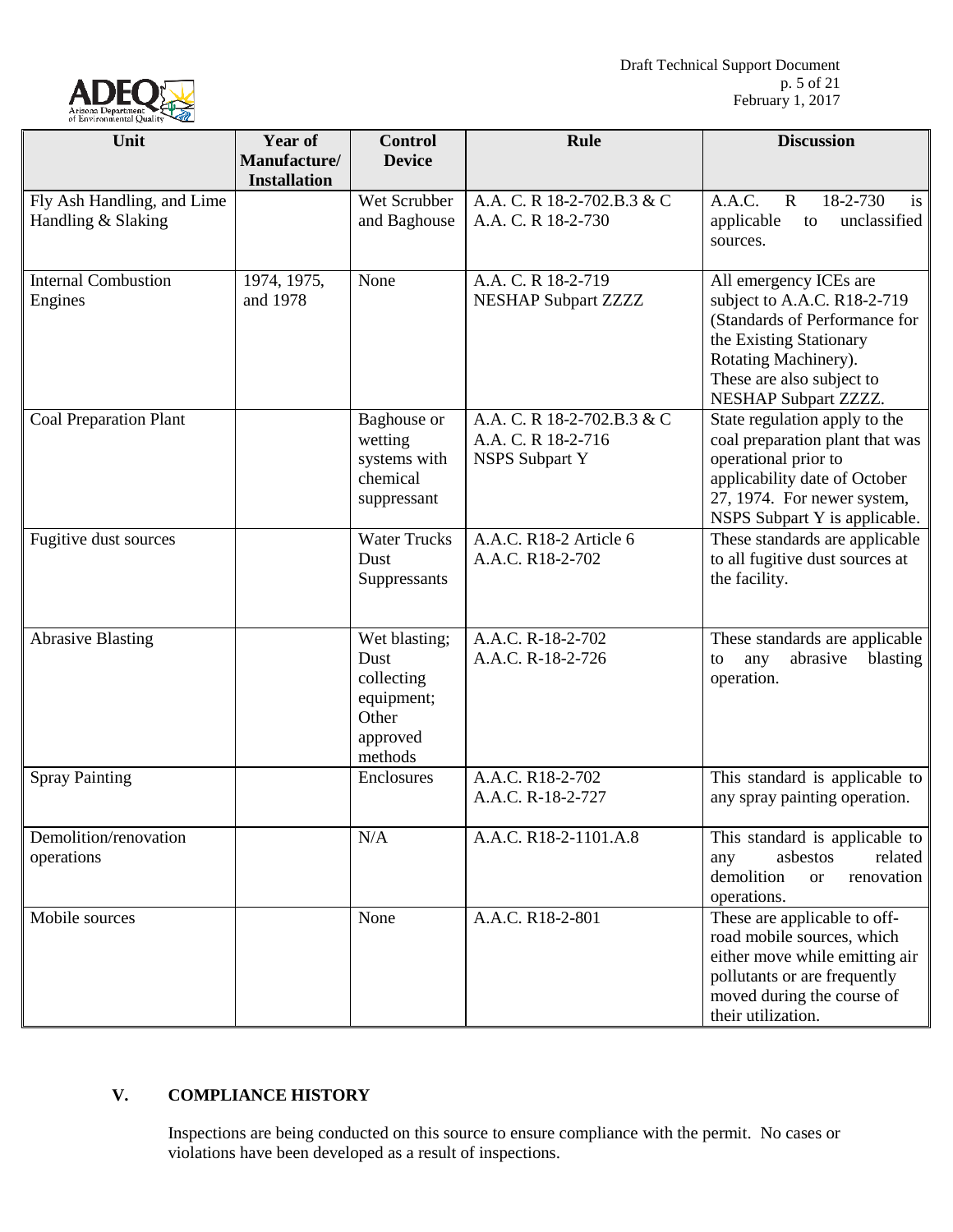

### **VI. PREVIOUS PERMIT CONDITIONS**

### **A.** Previous Permit

| Permit No. | <b>Issue Date</b> | <b>Application Basis</b>                   |
|------------|-------------------|--------------------------------------------|
| 53399      | May 31, 2012      | <b>Class I Operating Permit</b>            |
| 57587      | November 12, 2013 | <b>Class I Significant Permit Revision</b> |
| 59165      | January 14, 2014  | <b>Class I Minor Permit Revision</b>       |
| 59371      | July 7, 2014      | <b>Class I Significant Permit Revision</b> |
| 60129      | August 22, 2014   | <b>Class I Minor Permit Revision</b>       |
| 61210      | April 16, 2015    | <b>Class I Significant Permit Revision</b> |
| 61713      | October 16, 2015  | <b>Class I Significant Permit Revision</b> |
| 64498      | November 8, 2016  | <b>Class I Minor Permit Revision</b>       |

# **Table 6: Previous Permits**

**B.** This Renewal Permit No. 65054 is for the continued operation of this facility. Table 7 below illustrates if a section in Permit No. 53399 as revised by Minor Revision #64498 was revised or deleted.

| <b>Table 7: Permit No. 64498</b> |
|----------------------------------|
|----------------------------------|

| <b>Section No.</b>               | <b>Determination</b> |               | <b>Comments</b>                                                                                       |  |
|----------------------------------|----------------------|---------------|-------------------------------------------------------------------------------------------------------|--|
|                                  | <b>Revised</b>       | <b>Delete</b> |                                                                                                       |  |
| Att. A.                          | X                    |               | General Provisions - Revised to represent most recent template language.                              |  |
|                                  |                      |               | Attachment "B"                                                                                        |  |
| I.F                              | X                    |               | Revised to include Alternative Method -082 (Digital Camera Operating<br>Technique)                    |  |
| $\mathop{\mathrm{III}}\nolimits$ |                      | X             | Section related to Unit 2 deleted since Unit 2 shutdown in October, 2015                              |  |
| IV                               | X                    |               | This Section for Unit 3 renumbered as Section III                                                     |  |
| V                                | X                    |               | This Section for Unit 4 renumbered as Section IV                                                      |  |
| VI                               | X                    |               | This Section for Best Available Retrofit Technology for $NOx$<br>requirements renumbered as Section V |  |
| VII                              | X                    |               | This Section for Cooling Towers 3 and 4 renumbered as Section IX.                                     |  |
| <b>VIII</b>                      | X                    |               | This Section for Coal Preparation Plant renumbered as Section X.                                      |  |
| IX                               | X                    |               | This Section for Fly Ash Handling renumbered as Section XI                                            |  |
| $\boldsymbol{\mathrm{X}}$        | X                    |               | This Section for Lime Handling and Slaking renumbered as Section XII                                  |  |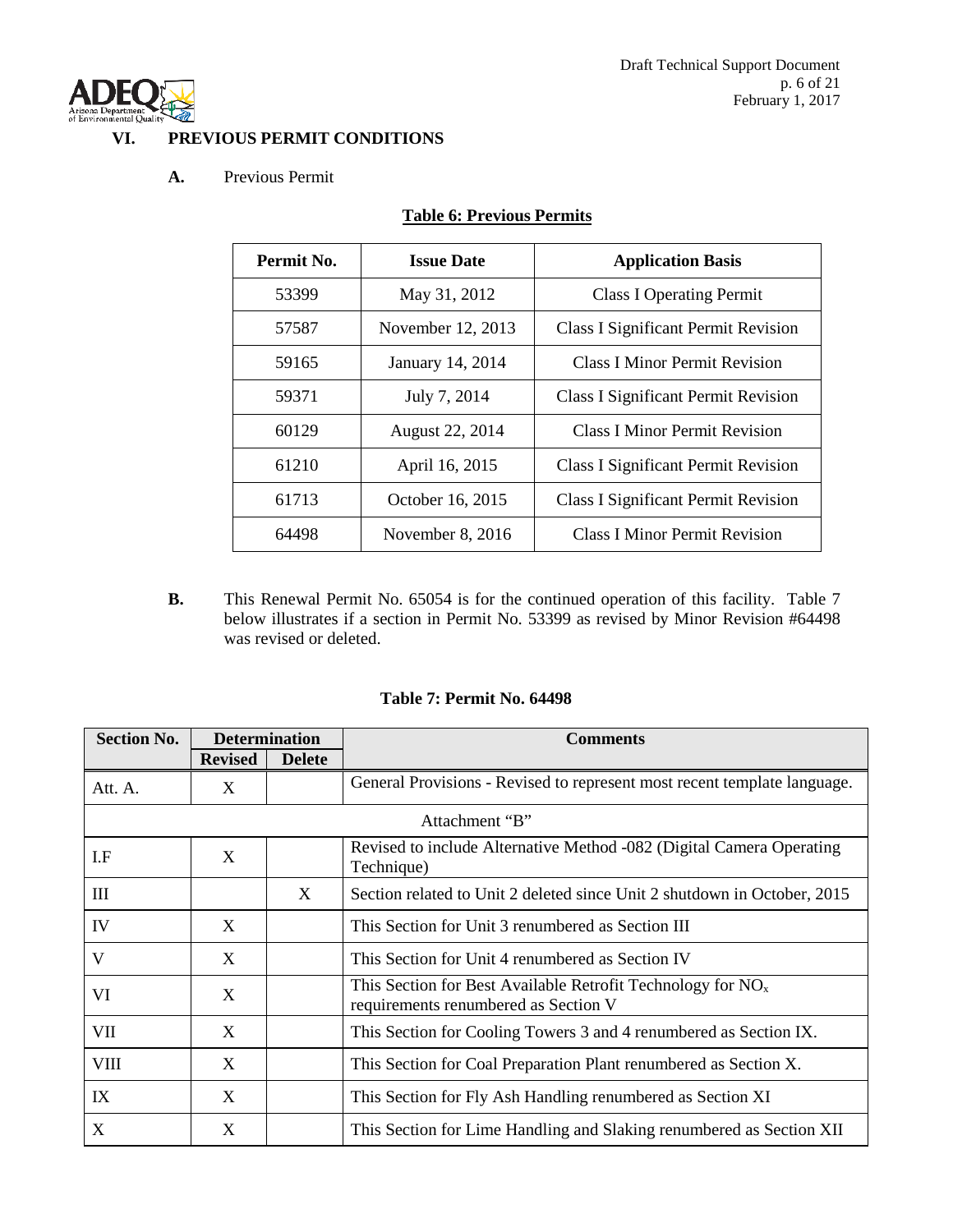

| <b>Section No.</b> |                | <b>Determination</b> | <b>Comments</b>                                                                                          |
|--------------------|----------------|----------------------|----------------------------------------------------------------------------------------------------------|
|                    | <b>Revised</b> | <b>Delete</b>        |                                                                                                          |
| XI                 | X              |                      | This Section for Fugitive Dust Requirements renumbered as Section XIII.                                  |
| XII                | X              |                      | This Section for Mobile Source Requirements renumbered as Section<br>XIV.                                |
| <b>XIII</b>        | $\mathbf X$    |                      | This Section for Other Periodic Activities renumbered as Section XV.                                     |
| <b>XIV</b>         | X              |                      | This Section for Internal Combustion Engines renumbered as Section VIII                                  |
| XV                 | X              |                      | This Section for applicability of Mercury Requirements deleted since this<br>is past applicability date. |
| <b>XVI</b>         | X              |                      | This Section for Hazardous Air Pollutants renumbered as Section VI.                                      |
| XVI.B              |                | X                    | This condition for compliance date deleted. Other conditions renumbered<br>accordingly.                  |
| XVI.C              | X              |                      | This Condition for General Requirements renumbered as Condition VI.B                                     |
| XVI.D              | X              |                      | This Condition for Emission Limits/ Standards renumbered as Condition<br>VI.C                            |
| XVI.D.4.c          | X              |                      | This condition revised since Unit 2 has been decommissioned and<br>renumbered as Condition VI.C.4.c      |
| XVI.E              | X              |                      | This Condition for Compliance Demonstration renumbered as Condition<br>VI.D.                             |
| XVI.E.1            |                | X                    | This condition for initial compliance deleted since initial compliance has<br>been demonstrated.         |
| XVI.E.2            | X              |                      | This condition for Continuous Compliance renumbered as Condition<br>VI.D.1                               |
| XVI.E.3            | X              |                      | This condition for Continuous Emission Monitoring System<br>Requirements renumbered as Condition VI.D.2  |
| XVI.E.4            |                |                      | This condition for Deviation Determination renumbered as Condition<br>VI.D.3                             |
| XVI.F              | X              |                      | This condition for Notification renumbered as Condition VI.E                                             |
| XVI.G              | X              |                      | This condition for Reports renumbered as Condition VI.F                                                  |
| XVI.H              | X              |                      | This condition for Record Keeping Requirements renumbered as<br>Condition VI.G.                          |
| <b>XVII</b>        | X              |                      | This condition for Sorbent Injection System renumbered as Condition<br>VII.                              |

## **VII. PERIODIC MONITORING REQUIREMENTS**

- **A.** Steam Unit 1
	- 1. Opacity:

Unit 1 is subject to 20% opacity limit in accordance with A.A.C. R18-2-702.B.3. Cholla is required under A.A.C. R18-2-313.C.1.a to maintain and operate a continuous monitoring system for opacity. The monitoring system is required to meet the requirements of A.A.C. R18-2-313.D.1, which references to 40 CFR 60.13 and 40 CFR 60, Appendix B, Performance Specification 1.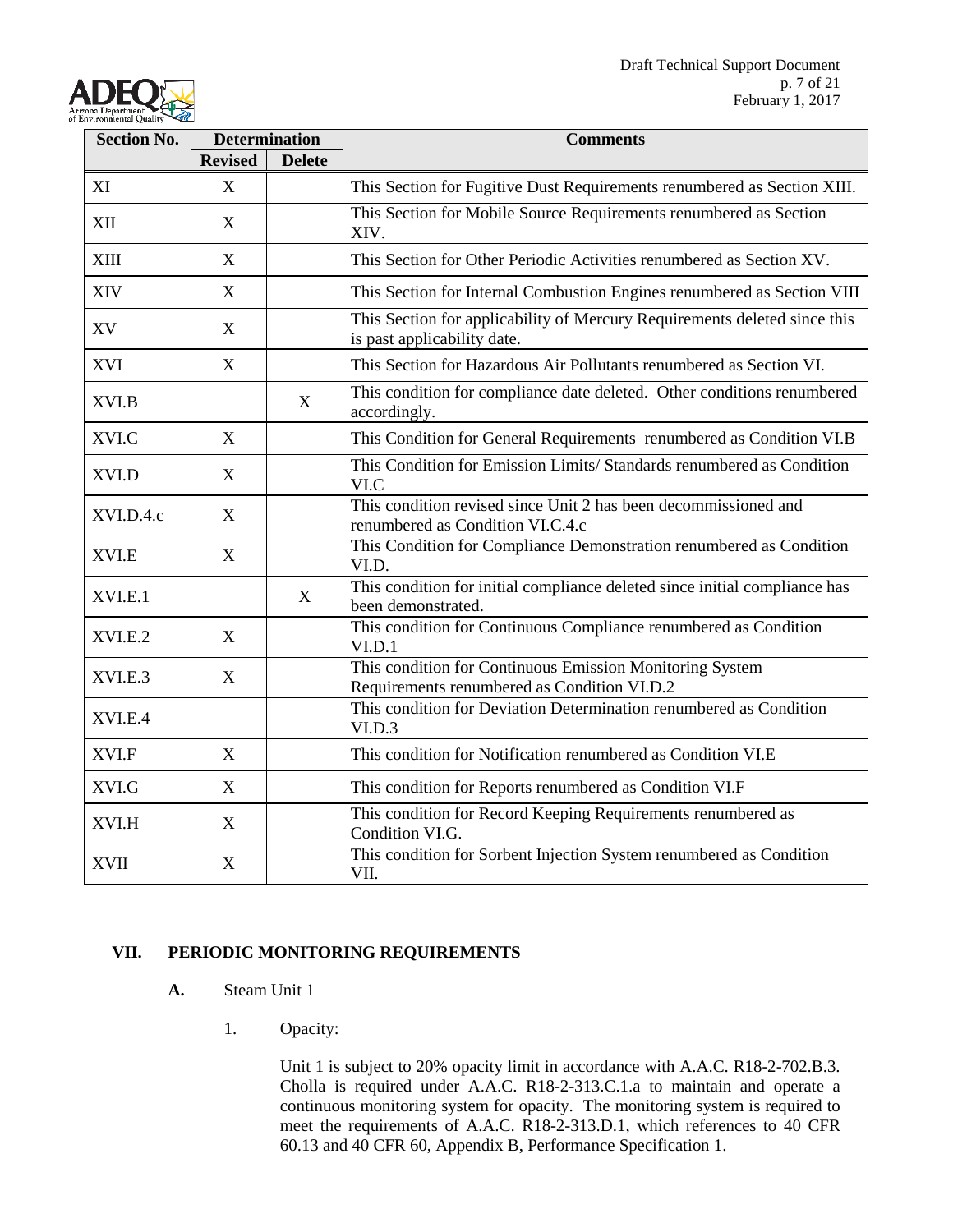

2.  $SO<sub>2</sub>$ 

The unit is subject to the sulfur dioxide standard of 1.0 lb/MMBtu heat input under A.A.C. R18-2-703.G.1 while burning coal. Cholla is required under A.A.C. R18- 2-313.C.1.b to maintain and operate a continuous monitoring system (CEMS) for sulfur dioxide. The monitoring system is required to meet the requirements of 40 CFR 60.13 and 40 CFR 75, Appendix A through C. The source is also required to meet  $80\%$  SO<sub>2</sub> removal efficiency through the use of the control device. SO<sub>2</sub> concentrations at inlet and outlet of the control device are monitored by CEMS to determine compliance with the  $SO<sub>2</sub>$  removal efficiency.

 $3. \qquad NO_x$ 

There is no standard for  $NO<sub>x</sub>$  emissions from Unit 1 as it was built before May 30, 1972. NO<sub>x</sub> monitoring is not required, except for 40 CFR 76 NO<sub>x</sub> standards which requires compliance CEMS. The unit is fitted with low- $N_{\rm Ox}$  burners and over-fire air systems to reduce emissions of  $NO<sub>x</sub>$ .

4. Particulate Matter

The unit is subject to the particulate matter emissions standard set forth in A.A.C. R18-2-703.C.1. The unit also has potential pre-control device PM emissions that are greater than 100 tons per year, the major source threshold, and pursuant to 40 CFR 64.2(a), the compliance assurance monitoring (CAM) is required. In conjunction with the low-NOx burners and the baghouse, Cholla shall follow the monitoring approach presented in Table 7.

- **B.** Steam Unit 3
	- 1. Opacity:

Unit 3 is subject to an opacity standard of < 20% except for one six-minute period per hour of not more than 27% opacity. Cholla is required under 40 CFR 60.45(a) to maintain and operate a continuous monitoring system for opacity. The monitoring system is required to meet the requirements of 40 CFR 60.13 and 40 CFR 60, Appendix B, Performance Specification 1.

2. SO2:

Unit 3 is subject to an  $SO_2$  emissions limit of 0.8 lbs/MMBtu. Cholla is required to maintain and operate a  $SO<sub>2</sub>$  continuous monitoring system consistent with Subpart Da requirements at inlet and outlet of the sulfur dioxide control device that will be utilized to determine compliance with the sulfur dioxide emission and removal efficiency limit. The  $SO<sub>2</sub>$  CEMS is required to meet the requirements of 40 CFR 60.13, 40 CFR 60, Appendix F, and 40 CFR 75, Appendix A through C.

3.  $NO<sub>x</sub>$ :

The unit is subject to the  $NO<sub>x</sub>$  standard of 0.70 lb/MMBtu heat input in 40 CFR 60.44(a)(3) while burning coal. Although Cholla is exempted from installation of a continuous  $NO<sub>x</sub>$  monitoring system under 40 CFR 60.45(b)(3), periodic monitoring for  $NO<sub>x</sub>$  emissions is required under A.A.C. R18-2-306.A.3.c. The Acid Rain Program  $NO<sub>x</sub>$  CEMS will be used to meet the periodic monitoring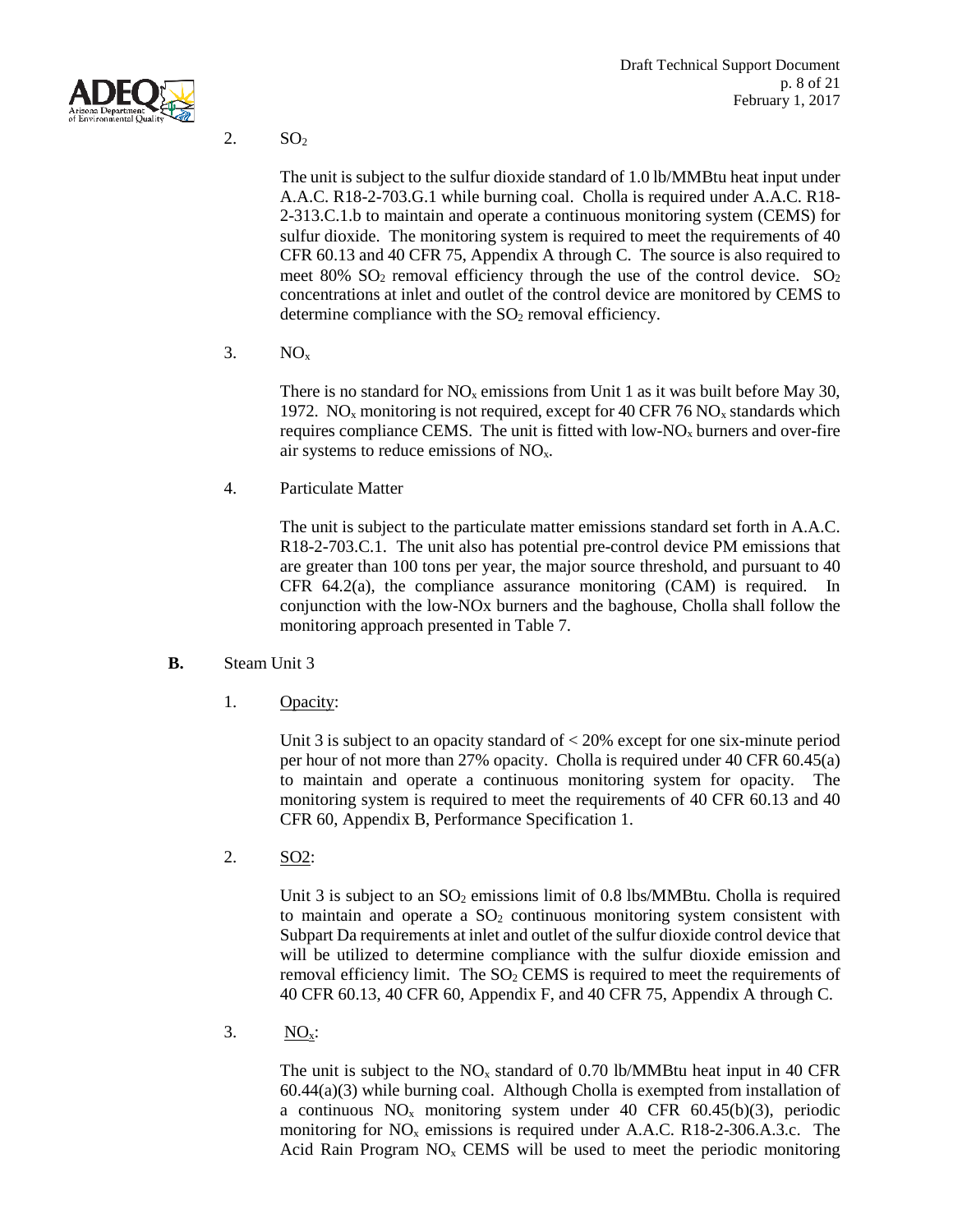

requirement. For QA/QC purpose, the monitoring system is required to meet the requirements of 40 CFR 60.13 and 40 CFR 75, Appendix A through C. The unit is fitted with low- $NO<sub>x</sub>$  burners and over-fire air systems to reduce emissions of  $NO<sub>x</sub>$ .

4. PM:

The unit is subject to a standard of 0.10 lb/MMBtu set forth in 40 CFR 60.42(a)(1). The unit also has potential pre-control device PM emissions that are greater than 100 tons per year, the major source threshold, and pursuant to 40 CFR 64.2(a), CAM is required. Using COMS data, Cholla is to calculate block 1-hour average opacities excluding periods of boiler startup, shutdown, and malfunction. If at any point, excluding periods of boiler startup, shutdown, and malfunction, the opacity average exceeds 8%, then Cholla will initiate mandatory investigation within 30 minutes, including inspection of the clean side of each in-service baghouse compartment for signs of dusting. Records pf investigation and corrective action taken are required to be maintained.

- **C.** Steam Unit 4
	- 1. Opacity:

Unit 4 is subject to an opacity standard of < 20% except for one six-minute period per hour of not more than 27% opacity. Cholla is required under 40 CFR 60.45(a) to maintain and operate a continuous monitoring system for opacity. The monitoring system is required to meet the requirements of 40 CFR 60.13 and 40 CFR 60, Appendix B, Performance Specification 1.

2.  $SO_2$ :

The unit is subject to the sulfur dioxide standard of 0.8 lb/MMBtu heat input in A.A.C. R18-2-903.1 while burning coal. Cholla is required under 40 CFR 60.45(a) to maintain and operate a continuous monitoring system for sulfur dioxide emissions. The monitoring system is required to meet the requirements of 40 CFR 60.13 and 40 CFR 75, Appendix A through C.

3.  $NO<sub>x</sub>$ :

The unit is subject to the NOx standard of 0.70 lb/MMBtu heat input in 40 CFR 60.44(a)(3) while burning coal. Although Cholla is exempted from installation of a continuous NOx monitoring system under 40 CFR 60.45(b)(3), periodic monitoring for NOx emissions is required under A.A.C. R18-2-306.A.3.c. The Acid Rain Program NOx CEMS will be used to meet the periodic monitoring requirement. For QA/QC purpose, the monitoring system is required to meet the requirements of 40 CFR 60.13 and 40 CFR 75, Appendix A through C. The unit is fitted with low-NOx burners and over-fire air systems to reduce emissions of NOx.

4. PM:

Unit 4 is subject to a standard of 0.10 lb/MMBtu set forth in 40 CFR 60.42(a)(1). The unit also has potential pre-control device PM emissions that are greater than 100 tons per year, the major source threshold, and pursuant to 40 CFR 64.2(a), the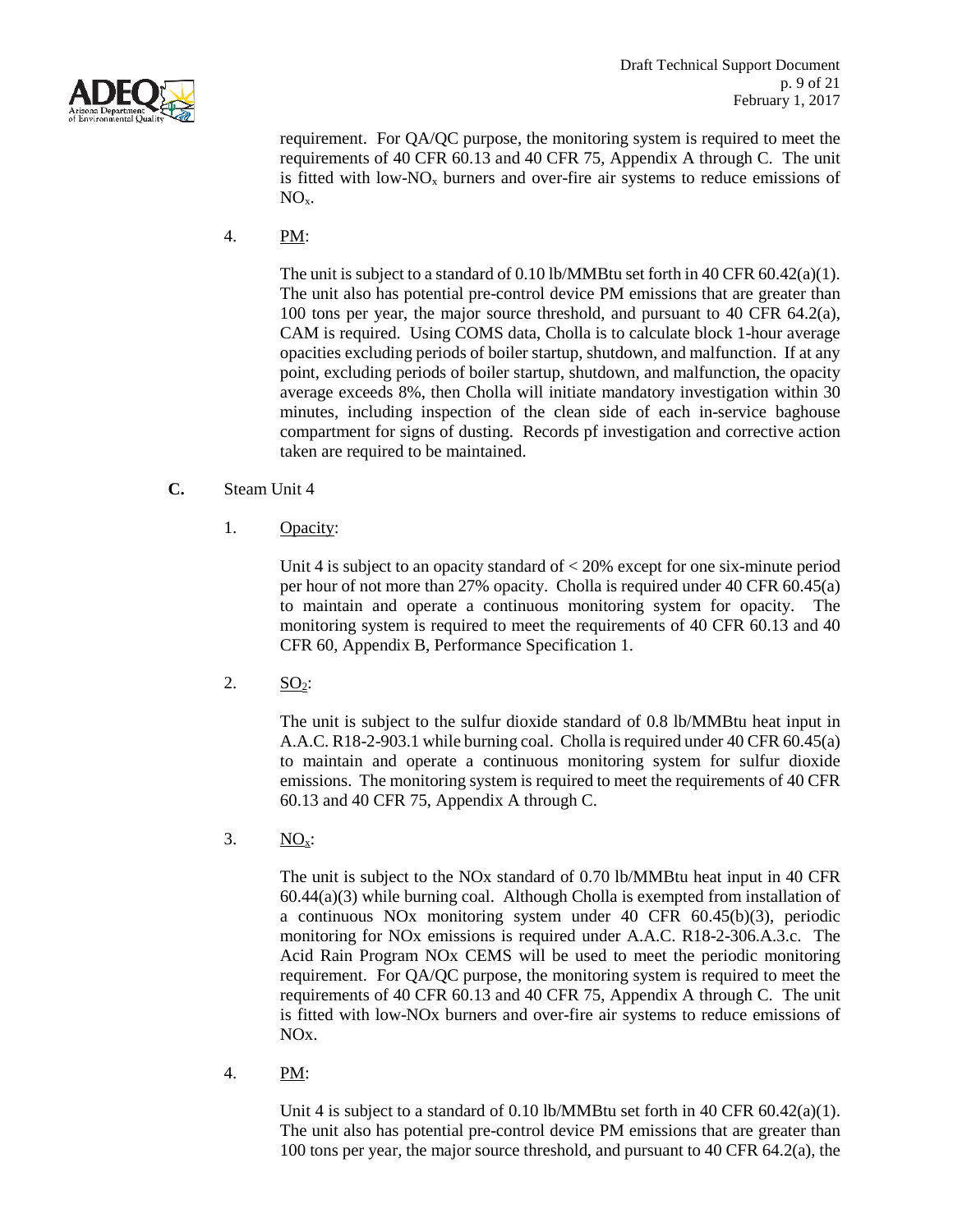

compliance assurance monitoring (CAM) is required. Using COMS data, Cholla is to calculate block 1-hour average opacities excluding periods of boiler startup, shutdown, and malfunction. If at any point, excluding periods of boiler startup, shutdown, and malfunction, the opacity average exceeds 8%, then Cholla will initiate mandatory investigation within 30 minutes, including inspection of the clean side of each in-service baghouse compartment for signs of dusting. Records pf investigation and corrective action taken are required to be maintained.

Cholla is required to follow the monitoring approach presented in Table 7.

**D.** Internal Combustion Engines

APS Cholla operates 3 diesel-fired emergency engines of capacity over 500hp and manufactured in the 1970s. The NSPS requirements are applicable to those engines manufactured after 2006. NESHAP requirements exempt existing emergency engines over 500 hp at a major source of HAPs. Hence only the Arizona Administrative Code (AAC) requirements, R18-2-719 are applicable. The engines are limited to 40% opacity requirement and sulfur content of less than 0.9% by weight. APS-Cholla is required to conduct weekly visible emissions observation when the engine is operating.

**E.** Other Point, Non-Point and/or Fugitive PM Emission Sources

Pursuant to A.A.C. R18-2-306.A.3.c, Cholla is required to conduct periodic monitoring at those other particulate matter emission sources for which the applicable requirement does not require periodic testing or instrumental or non-instrumental monitoring. These include all point, non-point and/or fugitive PM emission sources at the cooling towers 3 and 4, coal preparation plant, fly ash handling facility, lime handling and slaking facility, fugitive dust sources, and internal combustion engines. The periodic monitoring is carried out through a visual observation plan that identifies a central lookout station or multiple observation points as follows:

1. Point #1: Personnel overpass located at coal handling (North East area of plant)

Sources observed include coal unloading, coal crushers, coal stacking, coal reclaiming, Unit 1 coal handling/silo baghouse exhaust, coal transfer tower #1, all coal drop points from coal unloading to Unit 1 silos, to transition tower, and to coal stacker, Unit 1 flyash handling system, flyash silo baghouse exhaust, lime silo baghouse exhaust, lime slaking wet scrubber exhaust, coal storage pile, main entrance roadway and main south/north plant road.

2. Point #2: North of Unit 3 weld shop and south of Unit 2/3 diesel generators

Sources observed include Unit 3 diesel generators and Unit 3 fly ash handling.

3. Point #3: South east corner of Unit 4 auxiliary bay

Sources observed include Units 3 and 4, coal handling system baghouse exhausts, Unit 4 diesel generator, Unit 4 Eastern fly ash handling, and main East/West plant roadway.

4. Point #4: South West corner of Unit 4 Auxiliary Bay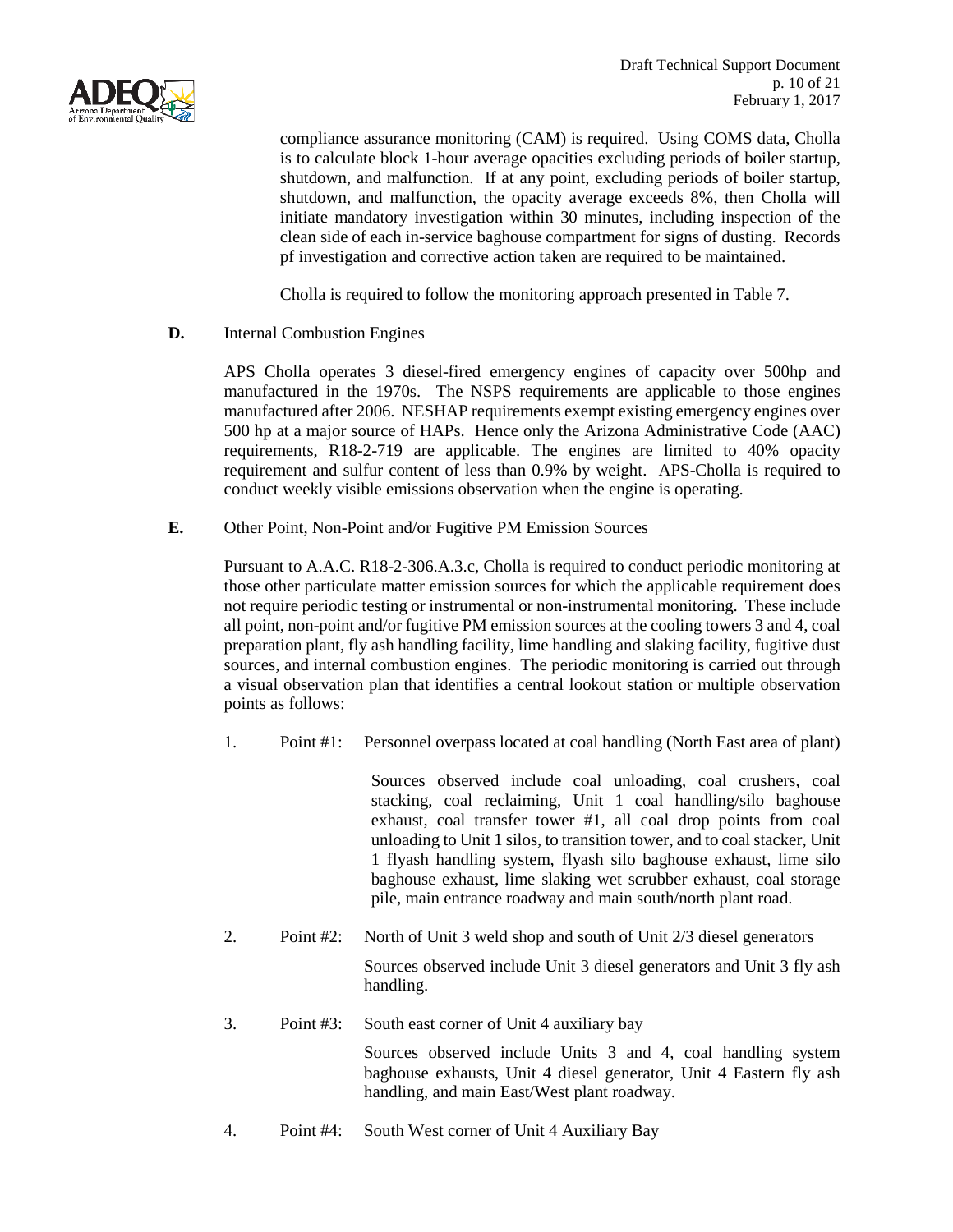

Sources observed include Unit 3 and 4 cooling tower, laydown areas, and Unit 4 Western flyash handling.

The plan requires Cholla to make a weekly survey of the visible emissions at the above described vintage points. If there are no visible emissions, then Cholla is required to record the date, time, and results of the survey. If Cholla finds that on an instantaneous basis the visible emissions are in excess of the applicable opacity limit, then a six-minute Method 9 observation is required to be made. If this observation indicates opacity in excess of the applicable opacity limit, then Cholla is required to report it as excess emissions. If Cholla finds that the visible emissions are less than the applicable opacity limit, then Cholla is required to record the source of emission, date, time, and result of the observation.

### **F.** Fugitive Dust

- 1. The Permittee is required to keep record of the dates and types of dust control measures employed.
- 2. The Permittee is required to show compliance with the opacity standards by having a Method 9 certified observer perform survey of visible emission from fugitive dust sources. The observer is required to conduct a 6-minute Method 9 observation if the results of the initial survey appear on an instantaneous basis to exceed the applicable standard.
- 3. The Permittee is required to keep records of the name of the observer, the time, date, and location of the observation and the results of all surveys and observations.
- 4. The Permittee is required to keep records of any corrective action taken to lower the opacity of any emission point and any excess emission reports.
- **G.** Periodic Activities
	- 1. The Permittee is required to record the date, duration and pollution control measures of any abrasive blasting project.
	- 2. The Permittee is required to record the date, duration, and quantity of paint used, any applicable MSDS, and pollution control measures of any spray painting project.
	- 3. The Permittee is required to maintain records of all asbestos related demolition or renovation projects. The required records include the "NESHAP Notification for Renovation and Demolition Activities" form and all supporting documents.
- **H.** Mobile Sources

The Permittee is required to keep records of all emission related maintenance performed on the mobile sources.

### **VIII. MERCURY REQUIREMENTS**

Units 1, 3 and 4 are equipped with fabric filter bag houses and wet absorbers, and Unit 2 is equipped with mechanical dust collector, venture-scrubbers, and absorbers. Operation of fabric filter baghouses and absorbers provide significant mercury removal. Native mercury removal is a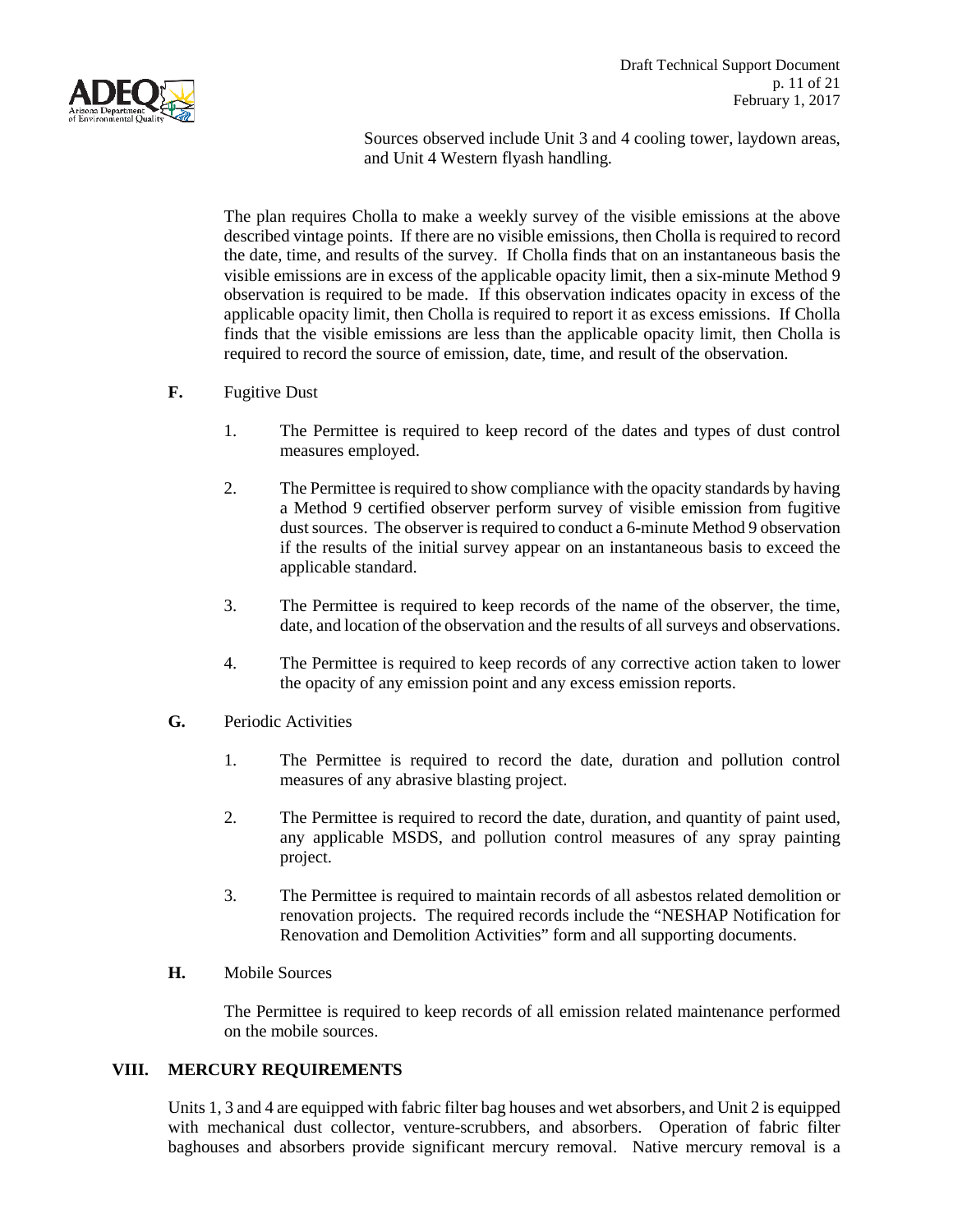

function of fly ash build up on the surface of fabric filter bag and gas flow rate. Also, mercury in oxidized state is highly water soluble, and is captured in wet flue gas desulfurization (FGD) systems. The sample testing for mercury indicated 89% mercury removal in Units 1, 3 and 4, and 30% removal in Unit 2. The facility-wide mercury removal, with assumed 0% removal from Unit 2, is expected to be significantly above the 50% target reduction level identified in the Consent Order.

### **IX. TESTING REQUIREMENTS**

Cholla is required to conduct annual performance tests for stack emissions of opacity, particulate matter, sulfur dioxide, and nitrogen oxides from all steam boiler units to demonstrate, on an annual basis, compliance with the respective emissions standards, except for nitrogen oxides emissions from unit 1 stack where there is no applicable standard for  $NO<sub>x</sub>$  emissions. Compliance with opacity standards is determined using EPA Reference Method 9. Performance tests for all pollutants are conducted using the procedures and methods contained in the Arizona Testing Manual or 40 CFR 60, Appendices A through F.

### **X. USED OIL OR USED OIL FUEL BURNING**

Steam Boiler Unit 4 also co-fires with coal a small quantity of on-site generated used oil and/or used oil fuel for energy recovery purposes. Total heat input from this activity is typically less than 0.1 percent of total heat input to Unit 4 on an annual basis. The oil burned is required to be on specification as follows. To assure the standard to be met. Cholla is required to run sample testing semiannually for the used oil prior to burning. The flash point of the oil may not fall below 100 ºF and the oil may not have following constituents in excess of the following allowable levels:

| Arsenic               | 5 ppm     |
|-----------------------|-----------|
| Cadmium               | 2 ppm     |
| Chromium              | $10$ ppm  |
| Lead                  | $100$ ppm |
| <b>PCBs</b>           | 2 ppm     |
| <b>Total Halogens</b> | 1000 ppm  |
|                       |           |

### **XI. COMPLIANCE ASSURANCE MONITORING (CAM) REQUIREMENTS**

The CAM requirements for Unit 1, 3, and 4 are listed in Table 7.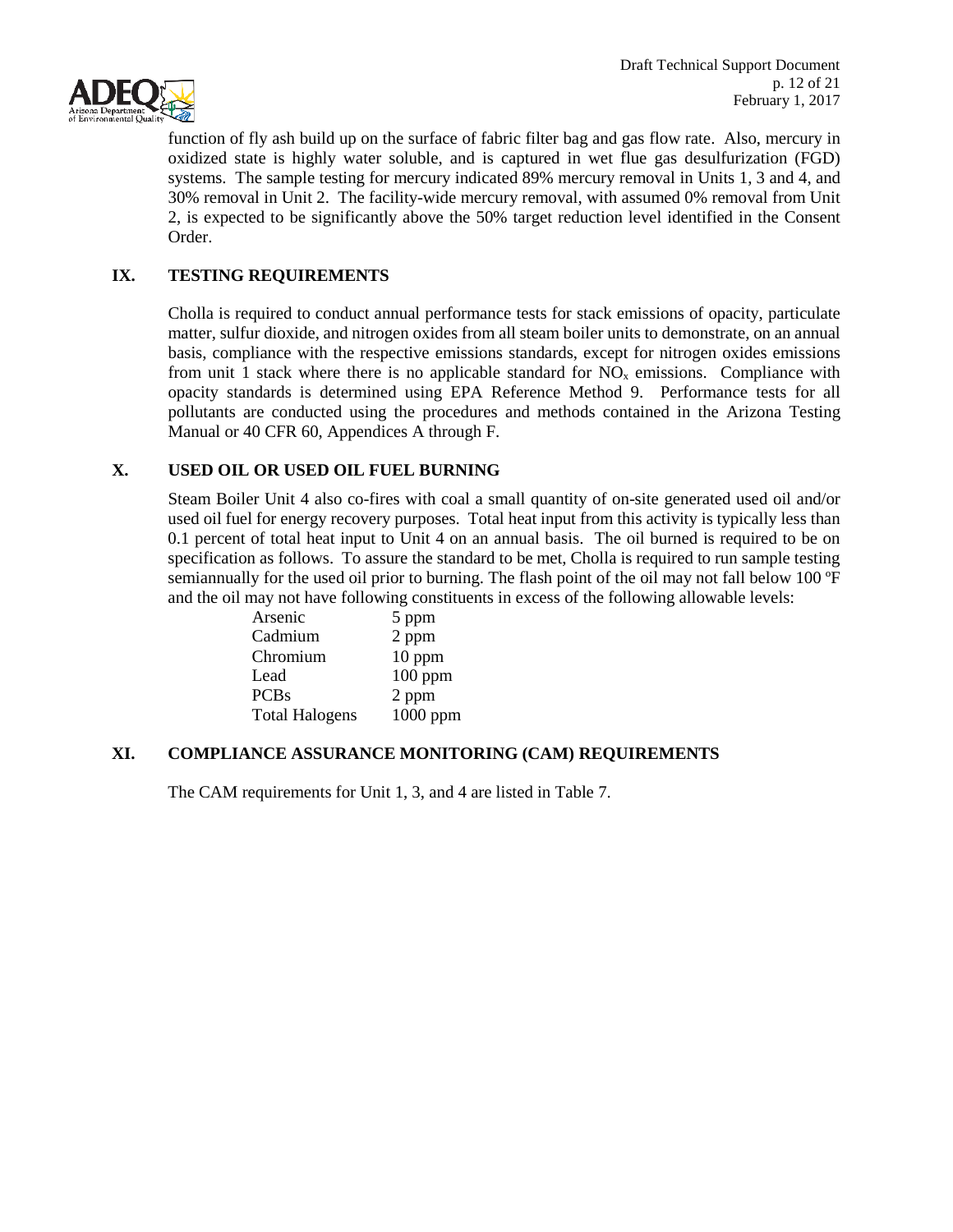# **Table 7: CAM Plan for Fabric Filter Baghouse**

| General Criteria     | Performance<br>indicator                          | Stack opacity at each of Steam Boiler Units 1, 2, 3 and<br>4 stacks                                                                                                                                                                                                                                                                                                                        | Induction draft (ID) fan suction pressure at<br>each of Steam Boiler Units 1, 3, and 4, and at<br>Unit 2 upon installation of fabric filter.                                                                                                                                                              | Individual baghouse compartment magnahelic<br>differential pressure gage readings                                                                                                                                                                                                                                                                                                           |
|----------------------|---------------------------------------------------|--------------------------------------------------------------------------------------------------------------------------------------------------------------------------------------------------------------------------------------------------------------------------------------------------------------------------------------------------------------------------------------------|-----------------------------------------------------------------------------------------------------------------------------------------------------------------------------------------------------------------------------------------------------------------------------------------------------------|---------------------------------------------------------------------------------------------------------------------------------------------------------------------------------------------------------------------------------------------------------------------------------------------------------------------------------------------------------------------------------------------|
|                      | Measurement<br>Approach                           | Opacity values from the Continuous Opacity Monitor<br>(COM) at each boiler unit are monitored.                                                                                                                                                                                                                                                                                             | This is a direct indication of the condition of<br>the baghouse filters for each boiler unit.                                                                                                                                                                                                             | Each baghouse compartment is equipped with a<br>magnahelic differential pressure gauge that continuously<br>measures the differential air pressure across the<br>compartment.                                                                                                                                                                                                               |
|                      | Indicator range(s)<br>and excursion<br>definition | An excursion is defined as block 1-hour opacity average<br>that exceeds 8%, excluding periods of boiler startup,<br>shutdown, and malfunction. An excursion requires<br>investigation of the compartment pressure differential<br>values for decreases in differential pressure. Repairs or<br>adjustments are made as necessary. A log of the<br>corrective action(s) will be maintained. | An excursion is defined as an ID fan suction<br>pressure reading that exceeds a unit specific<br>pressure level in inches water column or a<br>sudden drop of more than 1.0 inch in the ID<br>fan suction pressure, excluding periods of<br>boiler startup, shutdown, and malfunction.                    | An excursion is defined as a differential pressure value<br>of more than 1/2 inch of water column above the resting<br>or cleaning mode pressures, excluding periods of boiler<br>startup, shutdown, and malfunction. Investigation is<br>initiated to locate the cause.                                                                                                                    |
| Performance Criteria | Data<br>representativeness                        | An increase in visible emissions (opacity) under steady-<br>state operating conditions is an indirect indication of an<br>increase in particulate matter emissions.                                                                                                                                                                                                                        | A high pressure indicates bags may be<br>clogged and particulate matter may be being<br>forced through the bag fabric. A sudden<br>decrease in fan suction pressure indicates a<br>possible bag break or seal loss. Particulate<br>removal rates should remain consistent until a<br>problem is detected. | From the standpoint of particulate removal efficiency,<br>only a reading indicating a loss of compartment integrity<br>shows a reduction in the overall efficiency of the<br>baghouse. Readings indicating a compartment is<br>clogged may not indicate degradation of overall<br>baghouse particulate removal efficiency, but do signal<br>the need for investigation.                     |
|                      | Verification of<br>monitoring status              | Effective upon commissioning of service of a fabric<br>filter control device at each affected boiler unit.                                                                                                                                                                                                                                                                                 | Effective upon commissioning of service of a<br>fabric filter control device at each affected<br>boiler unit.                                                                                                                                                                                             | Effective upon commissioning of service of a fabric<br>filter control device at each affected boiler unit.                                                                                                                                                                                                                                                                                  |
|                      | QA/QC practices                                   | The COM equipment and data quality assurance is in<br>conformance with 40 CFR Part 60 Appendix B & F.                                                                                                                                                                                                                                                                                      | Annual calibration of ID fan suction pressure<br>gauges.                                                                                                                                                                                                                                                  | Annual calibration of the baghouse magnahelic gages.<br>Operators check magnahelics on routine rounds each<br>shift. The most frequent problem identified is plugged<br>sensing lines which are cleared upon detection.                                                                                                                                                                     |
|                      | Monitoring<br>frequency                           | Continuous recording of opacity.                                                                                                                                                                                                                                                                                                                                                           | Continuous, with hourly recording of pressure<br>values.                                                                                                                                                                                                                                                  | Cell magnahelic values recorded once per shift.                                                                                                                                                                                                                                                                                                                                             |
|                      | Data collection<br>procedures                     | The opacity monitor continuously records the average<br>for each one (1) minute interval.                                                                                                                                                                                                                                                                                                  | Operator records readings on the log sheet<br>hourly.                                                                                                                                                                                                                                                     | Magnahelic readings are recorded once per shift. Once<br>per week the operator records the in-service, reverse air<br>cleaning, and at rest magnahelic readings on each cell,<br>and notes any discrepancies. Plant management reviews<br>this data to identify issues that need to be addressed<br>immediately and those that can be added to the next<br>scheduled maintenance work list. |
|                      | Averaging period                                  | Block one hour.                                                                                                                                                                                                                                                                                                                                                                            | N/A                                                                                                                                                                                                                                                                                                       | N/A                                                                                                                                                                                                                                                                                                                                                                                         |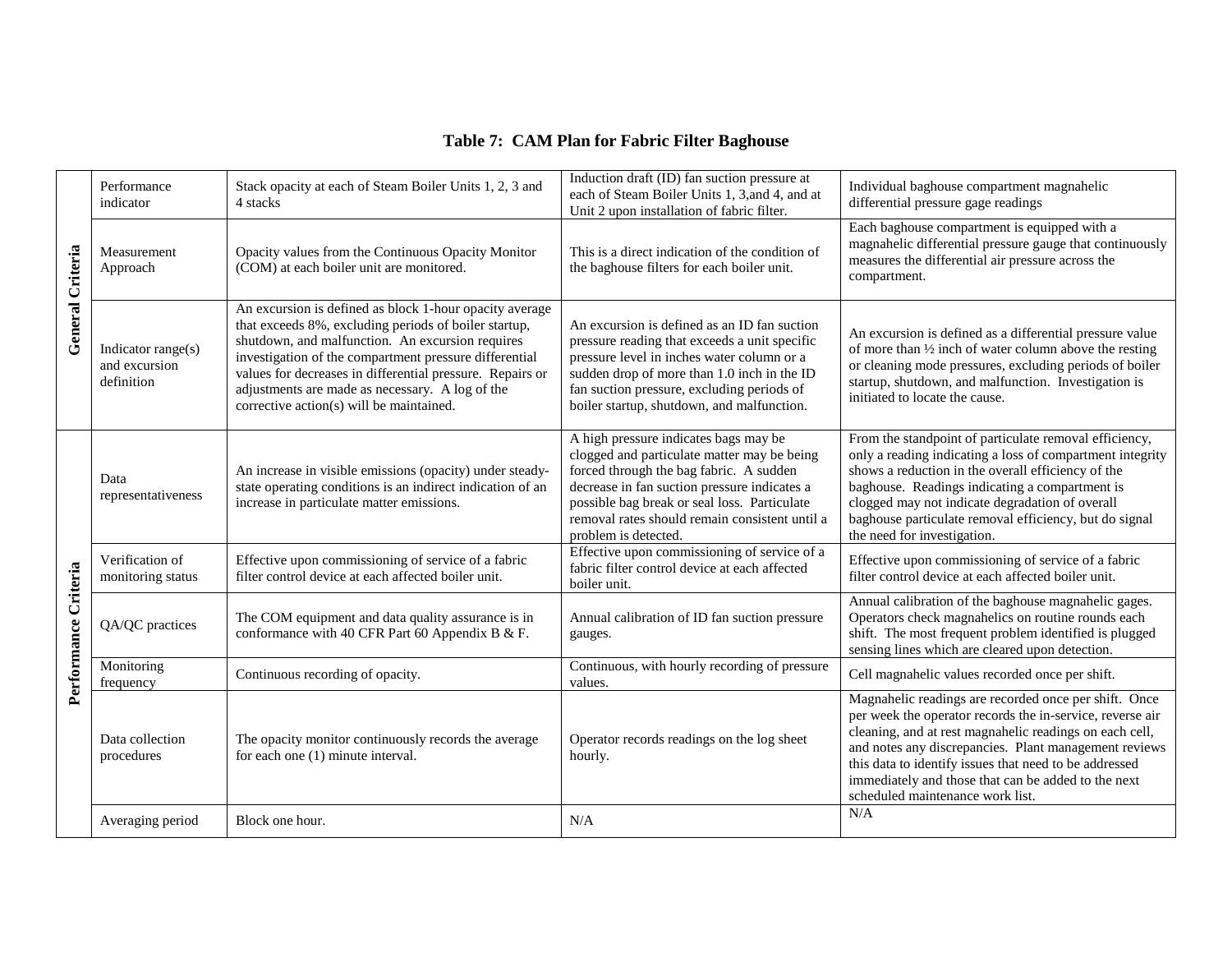# **XII. Insignificant Activities**

Following is a list of insignificant activities identified by APS Cholla:

| S. No.         | <b>EQUIPMENT</b><br><b>NAME OR ID</b>                     | <b>EMISSION</b><br>(POLLUTANT) | <b>REMARKS</b>                                                         | <b>RULE</b>                                                                    |
|----------------|-----------------------------------------------------------|--------------------------------|------------------------------------------------------------------------|--------------------------------------------------------------------------------|
| 1              | Diesel Fuel<br><b>Storage Tank</b><br>(Small)             | Fuel oil (VOC's)               | 397 Barrels, Diesel<br>Fuel #2. Reid Vapor<br>Pressure = $0.02$ psia   | A.A.C. R18-2-<br>101.68.a.i                                                    |
| $\overline{2}$ | Fuel Oil Storage<br>Tank (Large)                          | Fuel oil (VOC's)               | 9,870 Barrels, Diesel<br>Fuel #2. Reid Vapor<br>Pressure = $0.02$ psia | A.A.C. R18-2-<br>101.68.a.i                                                    |
| 3              | Generator Seal Oil<br>Vapor Extractors                    | Oil Vapors<br>(VOC's)          |                                                                        | A.A.C. R18-2-<br>101.68.a.i                                                    |
| $\overline{4}$ | Main<br>Transformers (plus<br>the following two<br>items) | VOC's                          | 246 pieces if equipment                                                | A.A.C. R18-2-<br>101.68.a.i                                                    |
| 5              | Miscellaneous<br>Lube Oil Vents                           | VOC's                          |                                                                        | A.A.C. R18-2-<br>101.68.a.i                                                    |
| 6              | Stand-<br>by/Auxiliary<br>transformers                    | VOC's                          | Included in above                                                      | A.A.C. R18-2-<br>101.68.a.i                                                    |
| $\overline{7}$ | Switchyard<br>Transformers/<br>Gear                       | VOC's                          | Included in above                                                      | A.A.C. R18-2-<br>101.68.a.i                                                    |
| 8              | Turbine Lube Oil<br>Tanks                                 | Oil Vapors<br>(VOC's)          | U1=68 Barrels,<br>U3=121Barrels, and<br>U4=98 Barrels                  | A.A.C. R18-2-<br>101.68.a.i                                                    |
| 9              | Turbine Lube Oil<br>Vapor Extractors                      | Oil Vapors<br>(VOC's)          |                                                                        | A.A.C. R18-2-<br>101.68.a.i                                                    |
| 10             | Unit 2, 3, & 4<br><b>Batch Oil Tank</b>                   | VOC's                          | Approximately: 6,000<br>Gal.                                           | A.A.C. R18-2-<br>101.68.a.i                                                    |
| 11             | Coal Crusher<br><b>Tower Lube</b><br>System               | VOC's                          | Oil                                                                    | A.A.C. R18-2-<br>101.68.a.i or Not<br>Applicable when less<br>than 350 gallons |
| 12             | <b>Equipment Lube</b><br>Oil Storage Tanks                | Oil Vapors<br>(VOC's)          | <b>Small Tanks</b>                                                     | A.A.C. R18-2-<br>101.68.a.i or Not<br>Applicable when less<br>than 350 gallons |
| 13             | Fly Ash Blowers<br><b>Oil Reservoirs</b>                  | Lube oil<br>vapors(VOC's)      |                                                                        | A.A.C. R18-2-<br>101.68.a.i or Not<br>Applicable when less<br>than 350 gallons |
| 14             | Oil/Water<br>Separators (2)                               | VOC's                          | Oil Water Separators                                                   | A.A.C. R18-2-<br>101.68.a.i or Not<br>Applicable when less<br>than 350 gallons |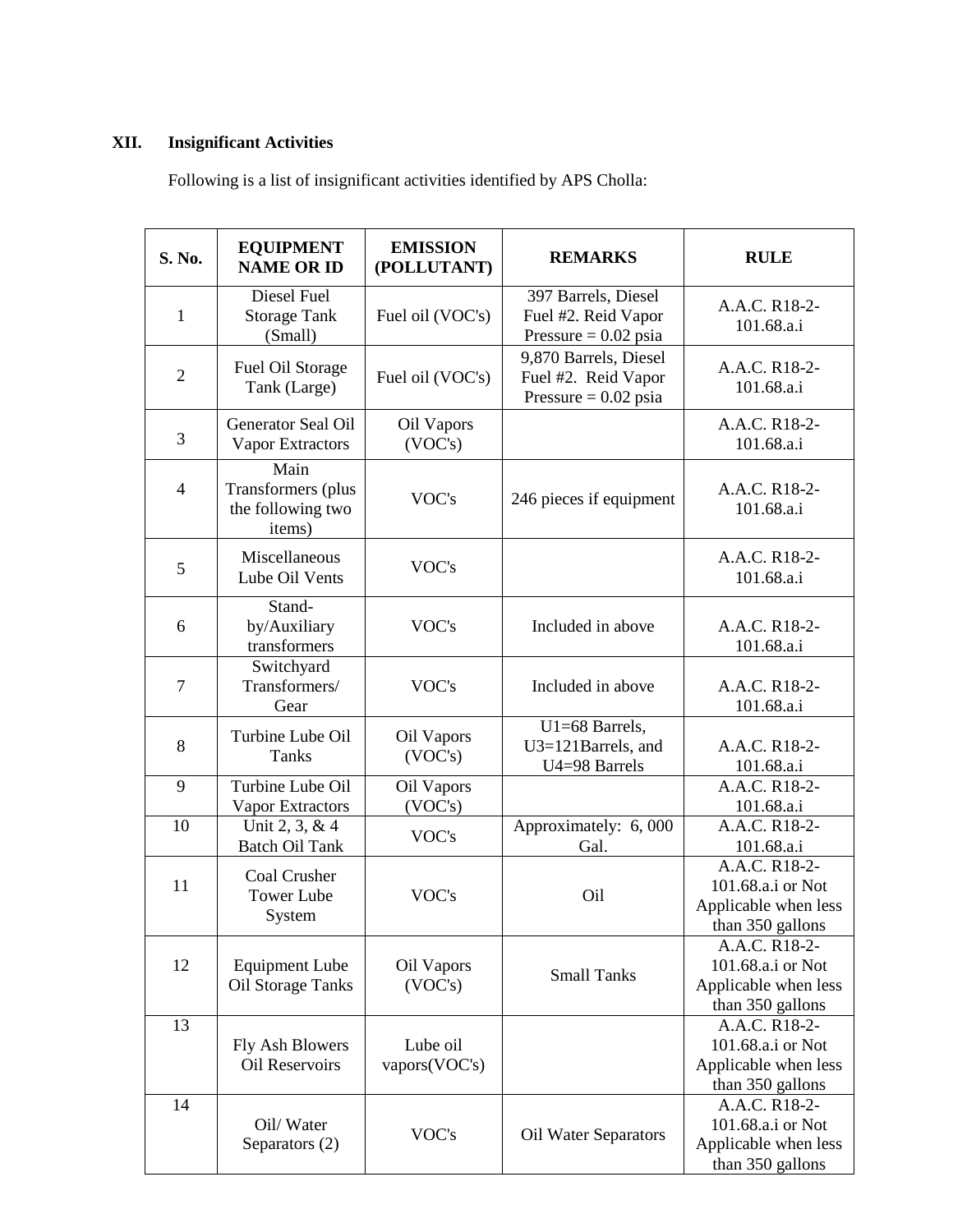

| S. No. | <b>EQUIPMENT</b><br><b>NAME OR ID</b>                                          | <b>EMISSION</b><br>(POLLUTANT)     | <b>REMARKS</b>                                                                   | <b>RULE</b>                                                                    |
|--------|--------------------------------------------------------------------------------|------------------------------------|----------------------------------------------------------------------------------|--------------------------------------------------------------------------------|
| 15     | Oil Drip Racks                                                                 | VOC's                              |                                                                                  | A.A.C. R18-2-<br>101.68.a.i or Not<br>Applicable when less<br>than 350 gallons |
| 16     | <b>Turbine Cooling</b><br>Vent $(2)$                                           | VOC's                              |                                                                                  | A.A.C. R18-2-<br>101.68.a.i or Not<br>Applicable when less<br>than 350 gallons |
| 17     | Gasoline, Diesel<br><b>Storage Tanks</b><br>(AST)                              | Gas, Diesel<br>(VOC's)             | By Unit 4 Stack, 5,000<br>Gallons each, Annual<br>Through put <40,000<br>Gallons | A.A.C. R18-2-<br>101.68.a.ii                                                   |
| 18     | Locomotive<br><b>Building Vent</b>                                             | VOC's                              | Storage of 55 Gallon<br>oil Drums $(2-4)$                                        | A.A.C. R18-2-<br>101.68.a.v                                                    |
| 19     | Satellite Oil/<br>Hazardous Waste<br>Areas                                     | VOC's                              | Used oil collection<br>tanks                                                     | A.A.C. R18-2-<br>101.68.a.v                                                    |
| 20     | Used oil/<br>Hazardous Waste                                                   | VOC's, Metals,<br>PCB'S            | 550 Gallon                                                                       | A.A.C. R18-2-<br>101.68.a.v                                                    |
| 21     | Abs Tank                                                                       | $PM_{10}$ (Lime)                   | <b>Absorber Tanks</b><br>(240,000 Gallons Each                                   | A.A.C. R18-2-<br>101.68.a.vi                                                   |
| 22     | <b>Acid Tank</b>                                                               | H <sub>2</sub> SO <sub>4</sub>     | Chlorine building,<br>13,500 Gallons                                             | A.A.C. R18-2-<br>101.68.a.vi                                                   |
| 23     | <b>Acid Tank</b>                                                               | H <sub>2</sub> SO <sub>4</sub>     | Acid 13,400 gal.                                                                 | A.A.C. R18-2-<br>101.68.a.vi                                                   |
| 24     | Chemical Dry<br><b>Tanks</b><br>(3 Tanks/ Unit)                                | NH <sub>3</sub> , NaOH             | 250 (3) Unit 1, 550 (3)<br>U2/3, 500 (3) UNIT 4                                  | A.A.C. R18-2-<br>101.68.a.vi                                                   |
| 25     | <b>EHC</b> Reservoir                                                           | <b>EHC Fluid</b><br>Vapors (VOC's) | Synthetic oil                                                                    | A.A.C. R18-2-<br>101.68.a.vi                                                   |
| 26     | <b>Elemental Sulfur</b><br>Tank                                                | $PM_{10}$                          | Contains elemental<br>Sulfur for enhancing<br>Lime                               | A.A.C. R18-2-<br>101.68.a.vi                                                   |
| 27     | Lime Tanks $(1)$                                                               | $PM_{10}$                          | Lime $53,000$ gal                                                                | A.A.C. R18-2-<br>101.68.a.vi                                                   |
| 28     | Scale Inhibitor<br><b>Storage Tank</b>                                         | Inhibitor                          | 6500 gal. TANK (not<br>in use)                                                   | A.A.C. R18-2-<br>101.68.a.vi                                                   |
| 29     | Scale Inhibitor<br><b>Storage Tank</b>                                         | Inhibitor                          | Cooling Towers, 5,600<br><b>Gallon Tank</b>                                      | A.A.C. R18-2-<br>101.68.a.vi                                                   |
| 30     | Administrative<br><b>Building Natural</b><br><b>Gas Emergency</b><br>Generator | VOC's                              |                                                                                  | A.A.C. R18-2-<br>101.68.b                                                      |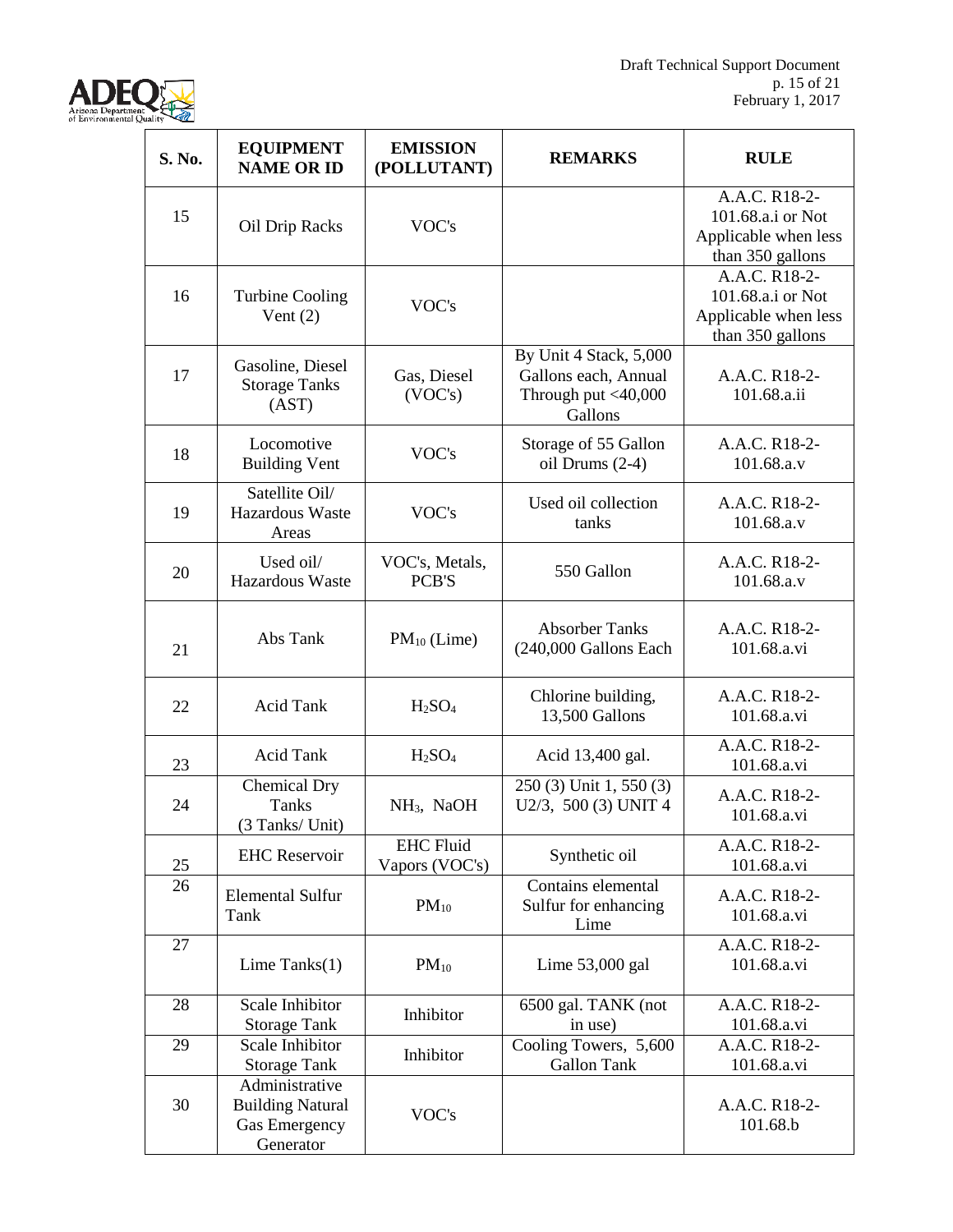

| S. No. | <b>EQUIPMENT</b><br><b>NAME OR ID</b>                  | <b>EMISSION</b><br>(POLLUTANT)                                          | <b>REMARKS</b>                                             | <b>RULE</b>                  |
|--------|--------------------------------------------------------|-------------------------------------------------------------------------|------------------------------------------------------------|------------------------------|
| 31     | <b>Fire Water Diesel</b><br>Pumps (2)                  | Diesel fumes<br>(VOC's)                                                 | $<$ 325 BHP. 150 BHP<br>Each, 100 Gal Tanks,<br>Each       | A.A.C. R18-2-<br>101.68.b    |
| 32     | Unit Emergency<br><b>Diesel Generators</b>             | Diesel fumes<br>(VOC's)                                                 | $>325$ BHP. 155<br>Barrels. Emergency<br>Stand-by use only | A.A.C. R18-2-<br>101.68.b    |
| 33     | Aerosol Paints/<br><b>Brushes</b>                      | VOC's                                                                   | <b>Spot Painting</b>                                       | A.A.C. R18-2-<br>101.68.d    |
| 34     | <b>Spray Painting</b><br>Architectural<br>Application  | PM <sub>10</sub> , VOC's                                                |                                                            | A.A.C. R18-2-<br>101.68.d.iv |
| 35     | <b>Stack Gas</b><br>Analyzers $+$ Gas<br>Cylinders     | $SO_2$ , $NO_x$ , $CO$ ,<br>CO <sub>2</sub> , FLUE GAS                  | <b>CEMS</b> Vents                                          | A.A.C. R18-2-<br>101.68.e    |
| 36     | <b>Spray Painting-</b><br>Architectural<br>Application | $PM_{10}$ , VOC's                                                       |                                                            | A.A.C. R18-2-<br>101.68.d.iv |
| 37     | <b>Stack Gas</b><br>Analyzers $+$ Gas<br>Cylinders     | $SO2$ , NO <sub>x</sub> , CO <sub>2</sub><br>CO <sub>2</sub> , FLUE GAS | <b>CEMS</b> Vents                                          | A.A.C. R18-2-<br>101.68.e    |
| 38     | Absorber Feed<br>Tank                                  | $PM_{10}$                                                               | <b>Flue Gas</b><br><b>Desulfurization Tank</b><br>$U-1$    | A.A.C. R18-2-<br>101.68.a.vi |
| 39     | Lime Area Mill<br>Sumps                                | PM <sub>10</sub> , VOC'S                                                |                                                            | A.A.C. R18-2-<br>101.68.a.vi |
| 40     | <b>Reagent Feed</b><br>Tanks $(2)$                     | $PM_{10}$ (Lime)                                                        | 33,790 Gallons Each                                        | A.A.C. R18-2-<br>101.68.a.vi |
| 41     | <b>Reagent Storage</b><br>Tank                         | $PM_{10}$ (Lime)                                                        | Tank open on top,<br>41,600 Gallons                        | A.A.C. R18-2-<br>101.68.a.vi |
| 42     | <b>Slurry Mix Tanks</b><br>(2)                         | $PM_{10}$                                                               | Contains fly ash with<br>water, 103,000 Gallons<br>each    | A.A.C. R18-2-<br>101.68.a.vi |

# **XIII. TRIVIAL ACTIVITIES**

Following is a list of trivial activities identified by APS Cholla:

|                             | <b>EQUIPMENT</b><br><b>NAME OR ID</b> | <b>EMISSION</b><br>(POLLUTANT)                         | <b>REMARKS</b>      | <b>RULE</b>          |
|-----------------------------|---------------------------------------|--------------------------------------------------------|---------------------|----------------------|
|                             | Locomotives (4)                       | Diesel fuel<br>vapors (VOC's)-<br><b>Mobil Sources</b> |                     | A.A.C. R18-2-144.a.i |
| $\mathcal{D}_{\mathcal{L}}$ | Road Grader from<br>Childs/Irving     | $PM_{10}$ , VOC's                                      | Mobil Source        | A.A.C. R18-2-144.a.i |
| 3                           | <b>Street Cleaner</b>                 | $PM_{10}$ , VOC's                                      | <b>Mobil Source</b> | A.A.C. R18-2-144.a.i |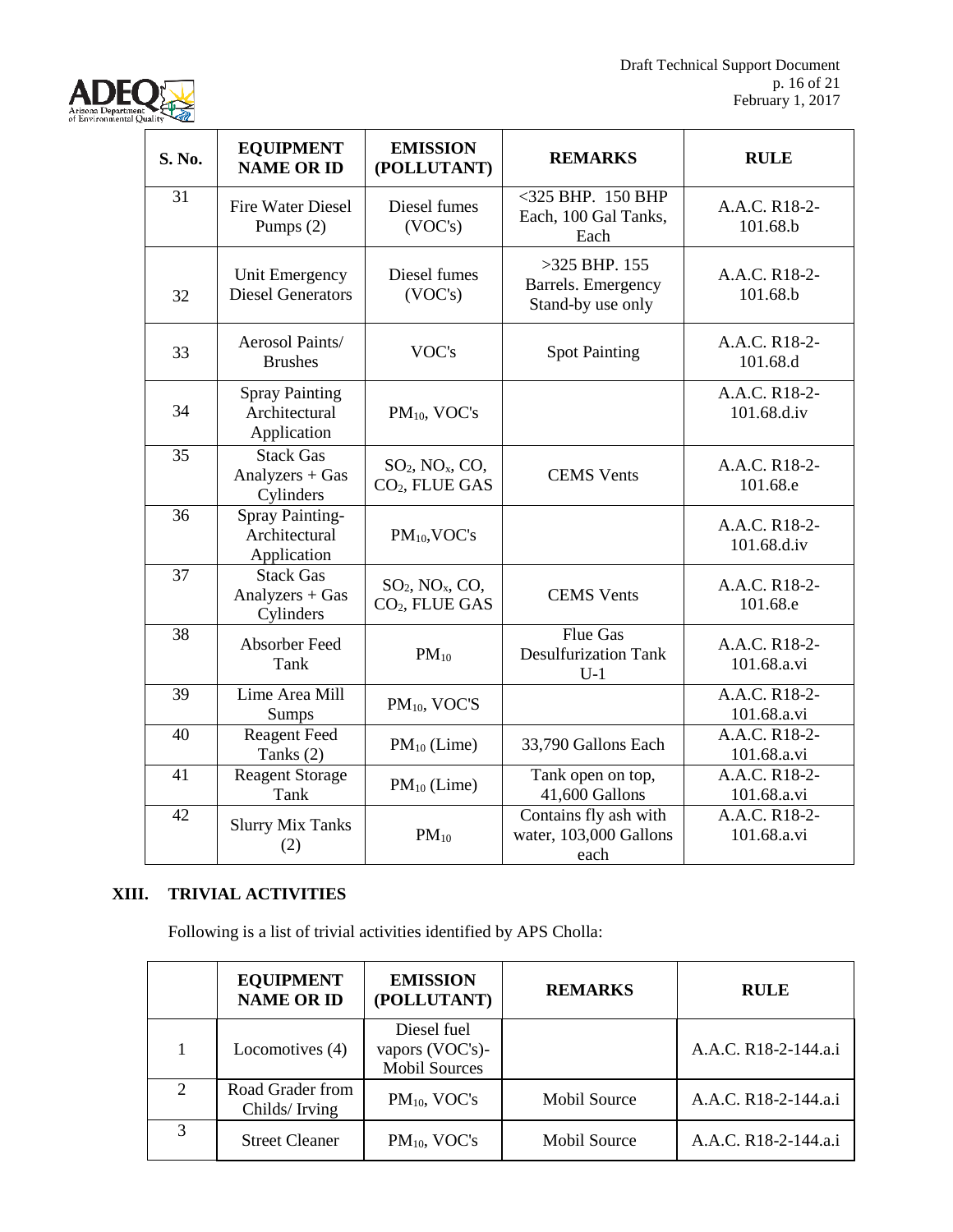

|                | <b>EQUIPMENT</b><br><b>NAME OR ID</b>             | <b>EMISSION</b><br>(POLLUTANT)   | <b>REMARKS</b>                                                         | <b>RULE</b>                             |
|----------------|---------------------------------------------------|----------------------------------|------------------------------------------------------------------------|-----------------------------------------|
| $\overline{4}$ | <b>Tracks</b><br>Straightener<br>Machine          | VOC's                            | For rail road tracks,<br><b>Mobil Source</b>                           | A.A.C. R18-2-144.a.i                    |
| 5              | Portable<br>Generators/<br>Pumps                  | VOC's                            | $<$ 325 BHP.                                                           | A.A.C. R18-2-144.a.iii                  |
| 6              | <b>Portable Welders</b>                           | $PM_{10}$                        |                                                                        | A.A.C. R18-2-144.b.iii                  |
| $\overline{7}$ | <b>Welding Rod</b><br>Fumes                       | $PM_{10}$                        |                                                                        | A.A.C. R18-2-144.b.iii                  |
| 8              | Air Ejectors                                      | $PM_{10}$                        | Second Level                                                           | A.A.C. R18-2-144.b.v                    |
| 9              | <b>Instrument Air</b><br><b>Compressor Vents</b>  | VOC's                            | Compressed Air                                                         | A.A.C. R18-2-144.b.v                    |
| 10             | Soot Blowing Air<br>Compressors                   | PM <sub>10</sub> , VOC's         | Associated with Unit                                                   | A.A.C. R18-2-144.b.v                    |
| 11             | <b>Station Air</b><br>Compressors                 | VOC'S                            | Compressed Air                                                         | A.A.C. R18-2-144.b.v                    |
| 12             | <b>Battery Charging</b><br>Areas                  | H <sub>2</sub> SO <sub>4</sub>   |                                                                        | A.A.C. R18-2-144.b.vi                   |
| 13             | <b>E&amp;I</b> Battery<br>Charging                | H <sub>2</sub> SO <sub>4</sub>   |                                                                        | A.A.C. R18-2-144.b.vi                   |
| 14             | Misc. Steam<br>Vents<br>$(6-8)$                   | <b>Boiler Chemicals</b>          | Traces of NH <sub>3</sub> , PO <sub>4</sub> ,<br>$N_2H_4$              | A.A.C. R18-2-<br>144.b.xix              |
| 15             | <b>Boiler Blowdowns</b>                           | <b>Boiler Chemicals</b>          | Traces of NH <sub>3</sub> , PO <sub>4</sub> ,<br>$N_2H_4$              | A.A.C. R18-2-<br>144.b.xix              |
| 16             | <b>Boiler Drains and</b><br>Vents                 | $PM_{10}$                        | Associated with Unit                                                   | A.A.C. R18-2-<br>144.b.xix              |
| 17             | <b>Gland Steam</b><br>Condenser<br>Exhausters     | Steam                            | Steam                                                                  | A.A.C. R18-2-<br>144.b.xix              |
| 18             | De-aerator Tanks                                  | <b>Trace Boiler</b><br>Chemicals | Unit 4: 3,455 Gal,<br>Unit 3: 6,200 Gal.,<br>and Unit 1:<br>6,000 Gal. | A.A.C. R18-2-<br>144.b.xvii             |
| 19             | Parts Cleaners                                    | EPA 2000 (non-<br>VOC)           | Maintenance Shop                                                       | A.A.C. R18-2-<br>144.b.xxiii            |
| 20             | De-gasifier<br><b>Transfer Pump</b><br>Vent $(2)$ | VOC's                            |                                                                        | A.A.C. R18-2-<br>$144.b.$ xxiv          |
| 21             | Absorber Area<br>Sump Pump Vent<br>(2)            | VOC'S                            |                                                                        | A.A.C. R18-2-<br>$144.b.$ xxiv          |
| 22             | Absorber Feed<br><b>Pumps Bearings</b>            | Lube Oil Vapors<br>(VOC's)       |                                                                        | A.A.C. R <sub>18-2-</sub><br>144.b.xxiv |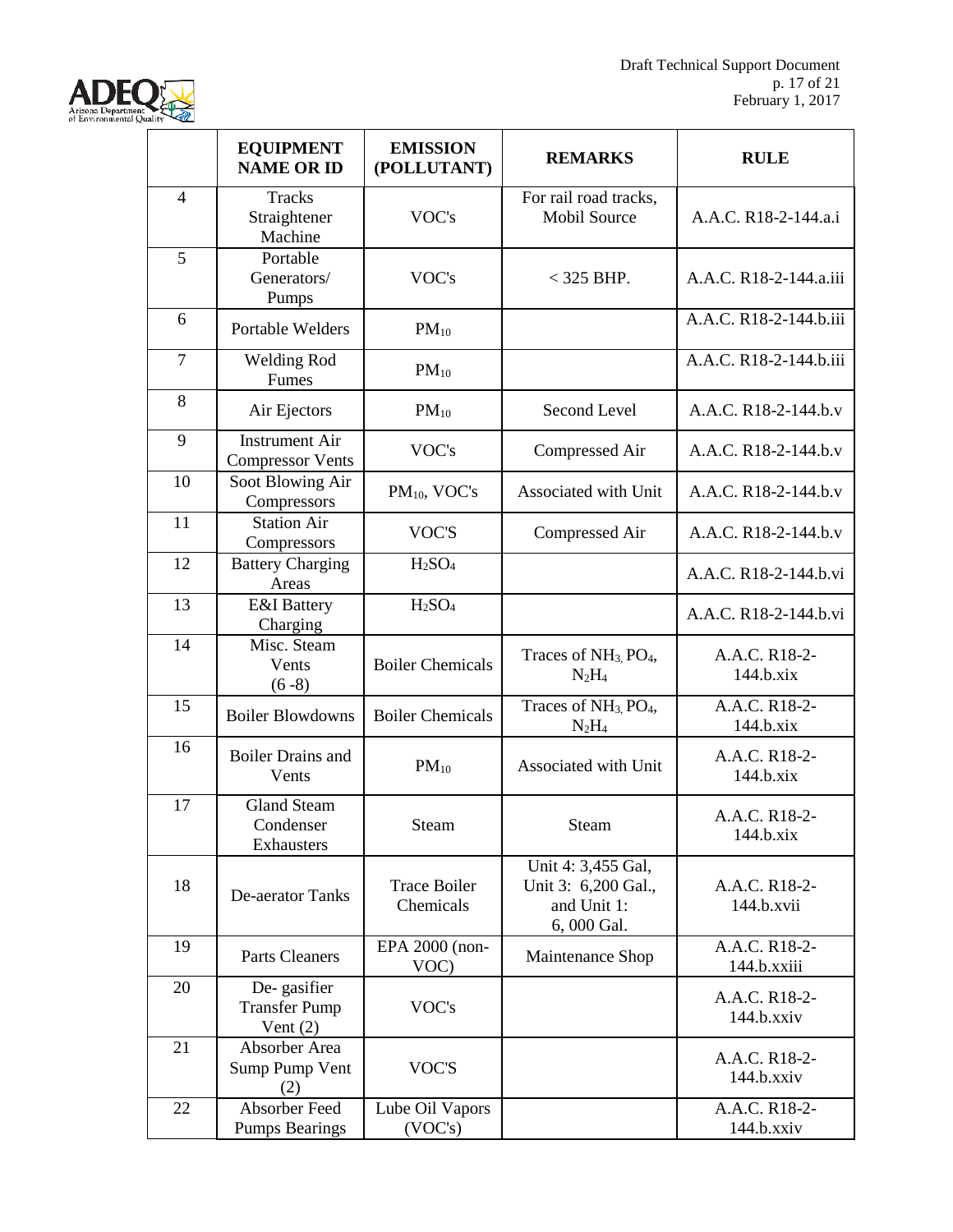

|    | <b>EQUIPMENT</b><br><b>NAME OR ID</b>                   | <b>EMISSION</b><br>(POLLUTANT) | <b>REMARKS</b> | <b>RULE</b>                    |
|----|---------------------------------------------------------|--------------------------------|----------------|--------------------------------|
| 23 | Air Pre Heaters<br>Guide Bearing<br>Vents               | VOC's                          |                | A.A.C. R18-2-<br>$144.b.$ xxiv |
| 24 | Air Pre Heaters<br>Vents                                | VOC's                          |                | A.A.C. R18-2-<br>$144.b.$ xxiv |
| 25 | <b>Boiler Feed</b><br>Pumps Oil<br>Cooling Vents (2)    | VOC's                          |                | A.A.C. R18-2-<br>$144.b.$ xxiv |
| 26 | <b>Bottom Ash</b><br>Disposal Vents                     | VOC's                          |                | A.A.C. R18-2-<br>$144.b.$ xxiv |
| 27 | <b>Cooling Towers</b><br>Fan Motors Vents-<br>18        | VOC's                          | Oil            | A.A.C. R18-2-<br>$144.b.$ xxiv |
| 28 | Cooling Water<br><b>Sump Pump Vents</b><br>(2)          | VOC's                          |                | A.A.C. R18-2-<br>$144.b.$ xxiv |
| 29 | Electro-Dryer<br>Pump Vent                              | VOC's                          |                | A.A.C. R18-2-<br>$144.b.$ xxiv |
| 30 | <b>Elemental Sulfur</b><br>Tank Pump                    | VOC's                          |                | A.A.C. R18-2-<br>$144.b.$ xxiv |
| 31 | Emergency<br><b>Cooling Water</b><br>Pumps $(2)$        | VOC's                          |                | A.A.C. R18-2-<br>$144.b.$ xxiv |
| 32 | Flyash Hopper<br><b>Diffuser Blowers</b><br>(4)         | VOC's                          |                | A.A.C. R18-2-<br>$144.b.$ xxiv |
| 33 | ID/FD Fans oil<br><b>Cooling Vents</b>                  | VOC's                          |                | A.A.C. R18-2-<br>$144.b.$ xxiv |
| 34 | Lake Intake<br>Closed Sump                              | VOC'S                          | Grease/Oil     | A.A.C. R18-2-<br>$144.b.$ xxiv |
| 35 | Lake Intake Trash<br>Rakes                              | VOC's                          | Grease/Oil     | A.A.C. R18-2-<br>$144.b.$ xxiv |
| 36 | <b>PWS Booster</b><br>Pump Vent                         | VOC's                          |                | A.A.C. R18-2-<br>$144.b.$ xxiv |
| 37 | <b>Reagent Feed</b><br>Tanks Pumps (4)                  | VOC's                          |                | A.A.C. R18-2-<br>$144.b.$ xxiv |
| 38 | <b>Reagent Storage</b><br>Tank Pumps (2)                | VOC's                          |                | A.A.C. R18-2-<br>$144.b.$ xxiv |
| 39 | <b>Rotary Blower</b><br>Pump Vent                       | VOC's                          |                | A.A.C. R18-2-<br>$144.b.$ xxiv |
| 40 | <b>Scrubber Feed</b><br>Pumps                           | Lube Oil Vapors<br>(VOC's)     |                | A.A.C. R18-2-<br>$144.b.$ xxiv |
| 41 | Seal Oil Pumps<br>(3)                                   | VOC's                          |                | A.A.C. R18-2-<br>$144.b.$ xxiv |
| 42 | <b>Sediments Pond</b><br><b>Transfer Pumps</b><br>Vents | VOC's                          |                | A.A.C. R18-2-<br>$144.b.$ xxiv |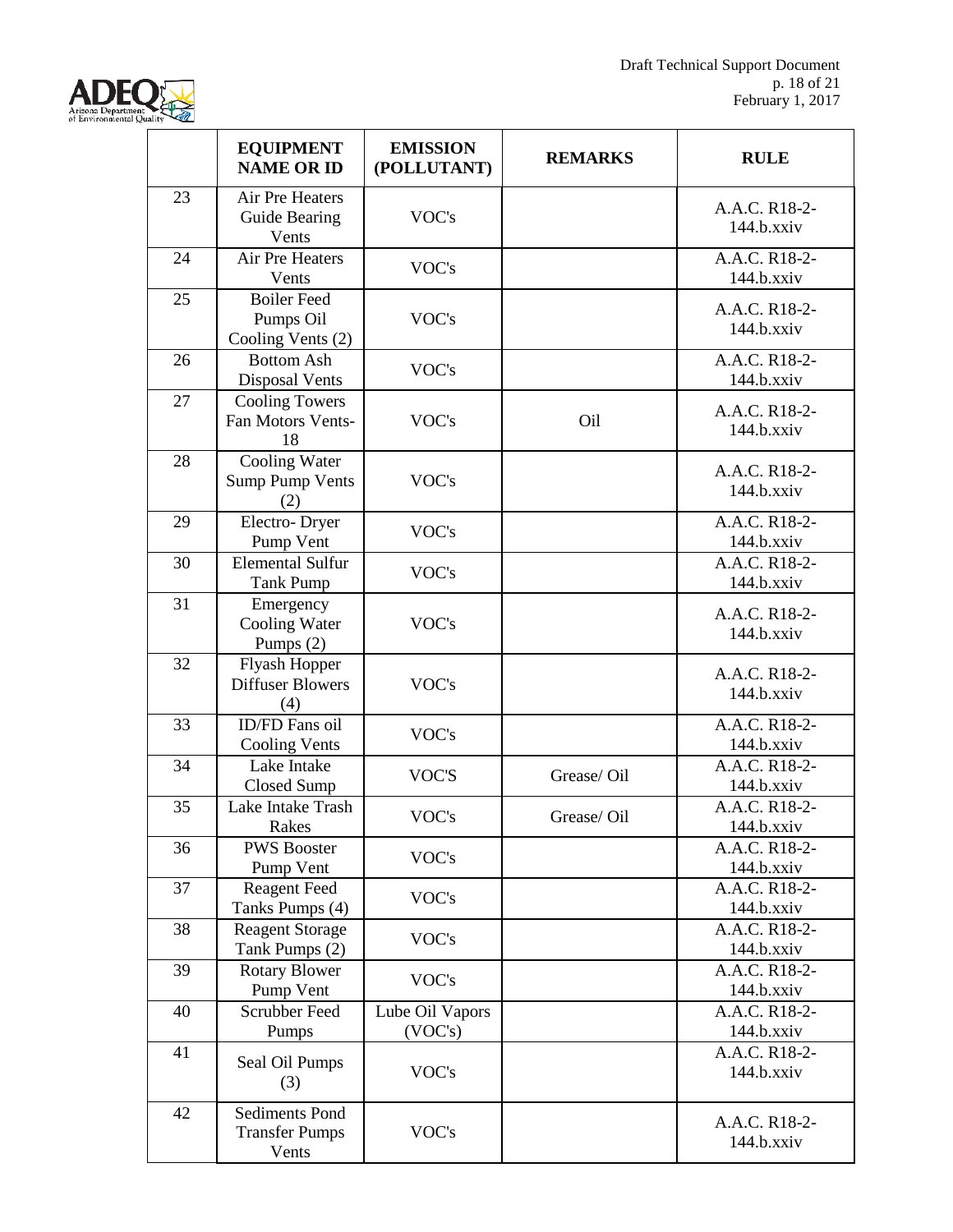

|    | <b>EQUIPMENT</b><br><b>NAME OR ID</b>           | <b>EMISSION</b><br>(POLLUTANT) | <b>REMARKS</b>                         | <b>RULE</b>                        |
|----|-------------------------------------------------|--------------------------------|----------------------------------------|------------------------------------|
| 43 | <b>Slurry Disposal</b><br>Pumps Vents           | VOC's                          |                                        | A.A.C. R18-2-<br>$144.b.$ xxiv     |
| 44 | Turbine Lube Oil<br>Pumps (3)                   | VOC's                          |                                        | A.A.C. R18-2-<br>$144.b.$ xxiv     |
| 45 | <b>Unit Condensate</b><br>Pump Vents (2)        | VOC's                          |                                        | A.A.C. R18-2-<br>$144.b.$ xxiv     |
| 46 | <b>Vacuum Pumps</b>                             | $PM_{10}$                      | Mill Alley                             | A.A.C. R18-2-<br>$144.b.$ xxiv     |
| 47 | <b>General Water</b><br><b>Building Vent</b>    | $PM_{10}$ , VOC's              |                                        | A.A.C. R18-2-<br>144.b.xxiv & d.ii |
| 48 | <b>Slurry Disposal</b><br><b>Building Vents</b> | $PM_{10}$ , VOC's              |                                        | A.A.C. R18-2-<br>144.b.xxiv & d.ii |
| 49 | Acetylene<br>Cylinders                          | Acetylene                      |                                        | A.A.C. R18-2-144.c.ii              |
| 50 | Building and Yard<br>Maintenance<br>Facility    | PM <sub>10</sub> , VOC's       |                                        | A.A.C. R18-2-144.c.ii              |
| 51 | Bulldozer Mce.<br>Shed                          | VOC's                          |                                        | A.A.C. R18-2-144.c.ii              |
| 52 | <b>Insulation Shop</b><br>Vent                  | $PM_{10}$                      |                                        | A.A.C. R18-2-144.c.ii              |
| 53 | Mce. Shop<br><b>Activities</b>                  | $PM_{10}$ , VOC's              | Lathes, Welders,<br>Cutting Oils, etc. | A.A.C. R18-2-144.c.ii              |
| 54 | <b>Sand Blasting</b>                            | $PM_{10}$                      | Enclosed                               | A.A.C. R18-2-144.c.ii              |
| 55 | <b>Welding Hood</b><br>Exhaust                  | $PM_{10}$                      |                                        | A.A.C. R18-2-144.c.ii              |
| 56 | Woodworking                                     | $PM_{10}$                      |                                        | A.A.C. R18-2-144.c.ii              |
| 57 | Air Conditioning<br>Equipment                   | <b>CFC'S /HCFC'S</b>           |                                        | A.A.C. R18-2-144.d.i               |
| 58 | 500 KV Control<br><b>Building Vent</b>          | $N-M$<br>Hydrocarbons          |                                        | A.A.C. R18-2-144.d.ii              |
| 59 | Electrical and<br>Instrumentation<br>Room Vents | H <sub>2</sub> SO <sub>4</sub> |                                        | A.A.C. R18-2-144.d.ii              |
| 60 | <b>Machine Shop</b><br>Vent                     | PM <sub>10</sub> , VOC's       |                                        | A.A.C. R18-2-144.d.ii              |
| 61 | Mce. Building<br>Vents                          | $PM_{10}$ , VOC's              |                                        | A.A.C. R18-2-144.d.ii              |
| 62 | <b>Scrubber Control</b><br>Room Vent            | $PM_{10}$                      |                                        | A.A.C. R18-2-144.d.ii              |
| 63 | Warehouses (2)<br><b>Building Vents</b>         | $PM_{10}$                      |                                        | A.A.C. R18-2-144.d.ii              |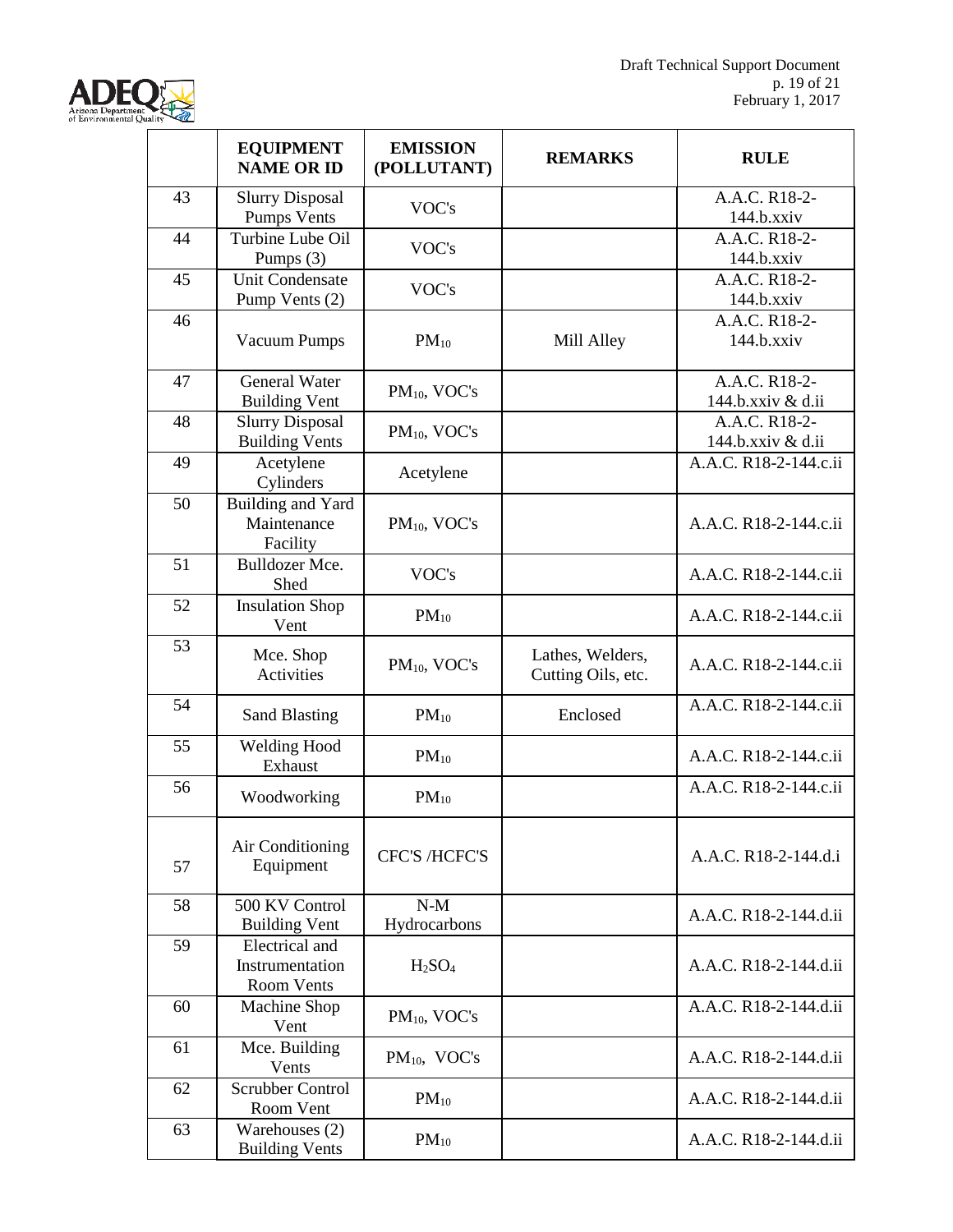

|    | <b>EQUIPMENT</b><br><b>NAME OR ID</b>               | <b>EMISSION</b><br>(POLLUTANT)        | <b>REMARKS</b>                                | <b>RULE</b>                     |
|----|-----------------------------------------------------|---------------------------------------|-----------------------------------------------|---------------------------------|
| 64 | <b>Charcoal Grills</b>                              | $PM_{10}$ , VOC's                     |                                               | A.A.C. R18-2-144.d.iv           |
| 65 | Kitchen Hoods                                       | VOC's                                 |                                               | A.A.C. R18-2-144.d.iv           |
| 66 | Coal Handling<br><b>Building Vents</b>              | $N-M$<br>Hydrocarbons,<br>$PM_{10}$   |                                               | A.A.C. R18-2-<br>144.d.vii & ii |
| 67 | <b>Bathroom Vents</b>                               | Non-Methane<br>Hydrocarbons           |                                               | A.A.C. R18-2-<br>144.d.vii      |
| 68 | <b>Breakers</b>                                     |                                       |                                               | A.A.C. R18-2-144.d.xi           |
| 69 | <b>Ash Sluice Vents</b><br>(3)                      | $PM_{10}$                             | Wet Ash                                       | A.A.C. R18-2-144.e.i            |
| 70 | <b>Boiler Feed water</b><br>Pump Seal Water<br>Tank | $PM_{10}$                             |                                               | A.A.C. R18-2-144.e.i            |
| 71 | <b>Bottom Ash</b><br>Transfer, Makeup<br>Tank       | $PM_{10}$                             |                                               | A.A.C. R18-2-144.e.i            |
| 72 | <b>Bottom Ash</b><br><b>Transfer Sump</b>           | PM <sub>10</sub> , Boiler<br>Cleaning |                                               | A.A.C. R18-2-144.e.i            |
| 73 | <b>Closed Cooling</b><br><b>Water Tank Vent</b>     | $PM_{10}$                             |                                               | A.A.C. R18-2-144.e.i            |
| 74 | Condensate<br>Storage (Water)<br><b>Tanks</b>       | $PM_{10}$                             |                                               | A.A.C. R18-2-144.e.i            |
| 75 | Demister Water<br>Tank                              | $PM_{10}$                             | Water. 130,000 Gal.                           | A.A.C. R18-2-144.e.i            |
| 76 | Feed water Heater<br><b>Shell Side Vents</b>        | $PM_{10}$                             |                                               | A.A.C. R18-2-144.e.i            |
| 77 | <b>Fire Water Tanks</b><br>(2)                      | Water                                 | Contains Well Water.<br>300,000 Gallons, Each | A.A.C. R18-2-144.e.i            |
| 78 | Potable Water<br><b>Head Tanks</b>                  | Cl <sub>2</sub>                       |                                               | A.A.C. R18-2-144.e.i            |
| 79 | Process Water<br>Tank                               | $PM_{10}$                             | For Scrubber<br>(Contains Water)              | A.A.C. R18-2-144.e.i            |
| 80 | Service Water<br><b>Tanks</b>                       | Water                                 |                                               | A.A.C. R18-2-144.e.i            |
| 81 | <b>Bleach Tanks</b>                                 | Bleach                                | U3: 5000 gal., U4:<br>1500 gal.               | A.A.C. R18-2-144.e.iii          |
| 82 | Potable Water<br>System -<br>Hypochlorinators       | Cl <sub>2</sub>                       |                                               | A.A.C. R18-2-144.e.iii          |
| 83 | Flammable<br><b>Storage Cabinets</b>                | VOC's                                 |                                               | A.A.C. R18-2-144.e.v            |